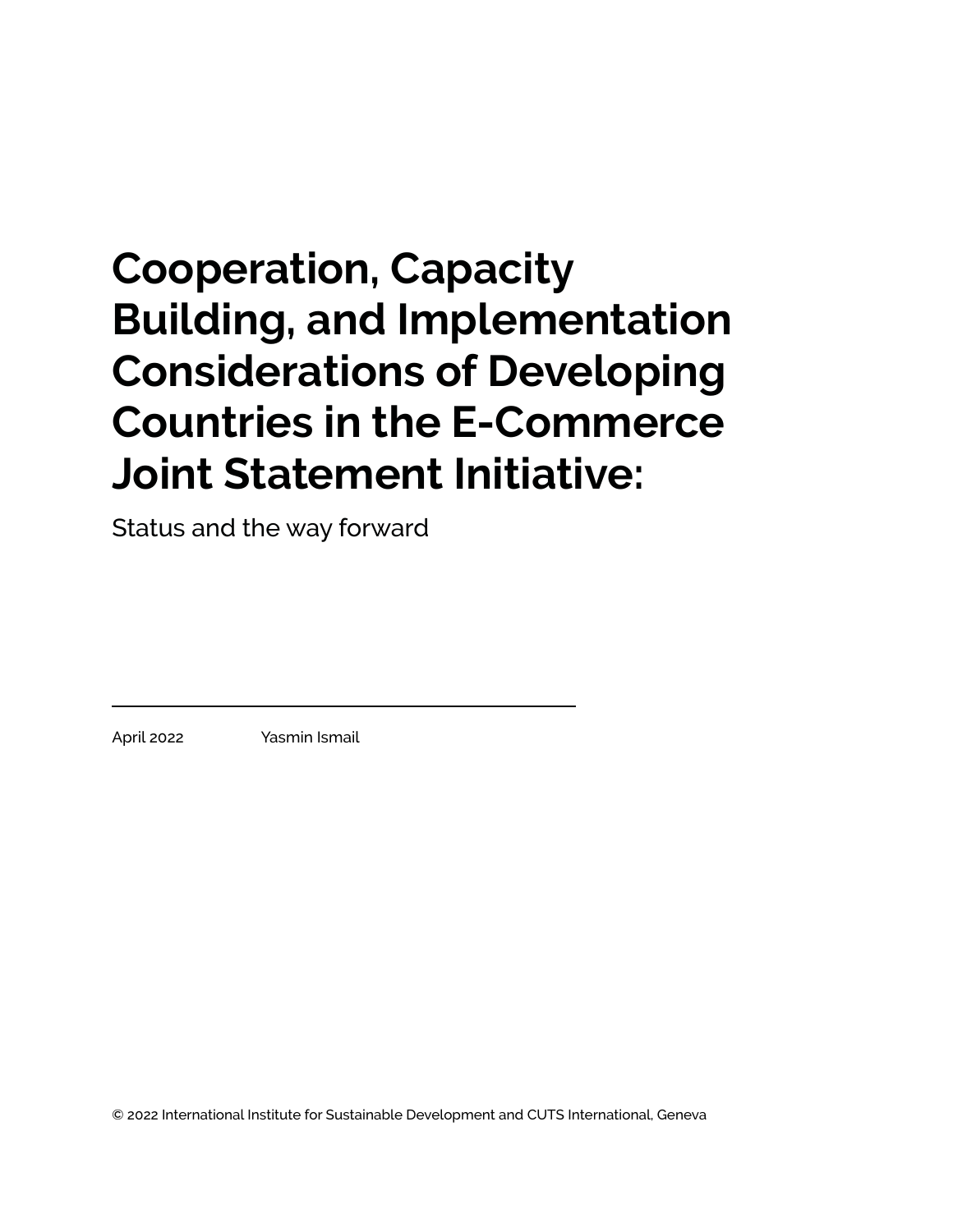© 2022 International Institute for Sustainable Development and CUTS International, Geneva Published by the International Institute for Sustainable Development

#### **INTERNATIONAL INSTITUTE FOR SUSTAINABLE DEVELOPMENT**

The International Institute for Sustainable Development (IISD) is an award-winning independent think tank working to accelerate solutions for a stable climate, sustainable resource management, and fair economies. Our work inspires better decisions and sparks meaningful action to help people and the planet thrive. We shine a light on what can be achieved when governments, businesses, non-profits, and communities come together. IISD's staff of more than 120 people, plus over 150 associates and consultants, come from across the globe and from many disciplines. With offices in Winnipeg, Geneva, Ottawa, and Toronto, our work affects lives in nearly 100 countries.

IISD is a registered charitable organization in Canada and has  $501(c)(3)$  status in the United States. IISD receives core operating support from the Province of Manitoba and project funding from governments inside and outside Canada, United Nations agencies, foundations, the private sector, and individuals.

#### **CUTS INTERNATIONAL, GENEVA**

CUTS International, Geneva is a non-profit NGO that catalyses the pro-trade, pro-equity voices of the Global South in international trade and development debates in Geneva. We and our sister CUTS organizations in India, Kenya, Zambia, Vietnam, Ghana and Washington have made our footprints in the realm of economic governance across the developing world.

#### **TAF2+**

The UK Foreign, Commonwealth and Development Office (FCDO) has established the Trade and Investment Advocacy Fund (TAF2+) to provide demand-driven support to trade policymakers and negotiators in eligible countries, communities and organisations.

TAF2+ assistance provides:

- Impartial information, analysis and advice on the technical and legal aspects of trade negotiations, and on formulating negotiating positions;
- Training, capacity building and internships for relevant officials and organisations;
- Limited logistical support to participate in negotiations and key policy meetings.

 TAF2+ is managed on behalf of FCDO by a dedicated Fund Manager (FM): CowaterSogema and Saana Consulting.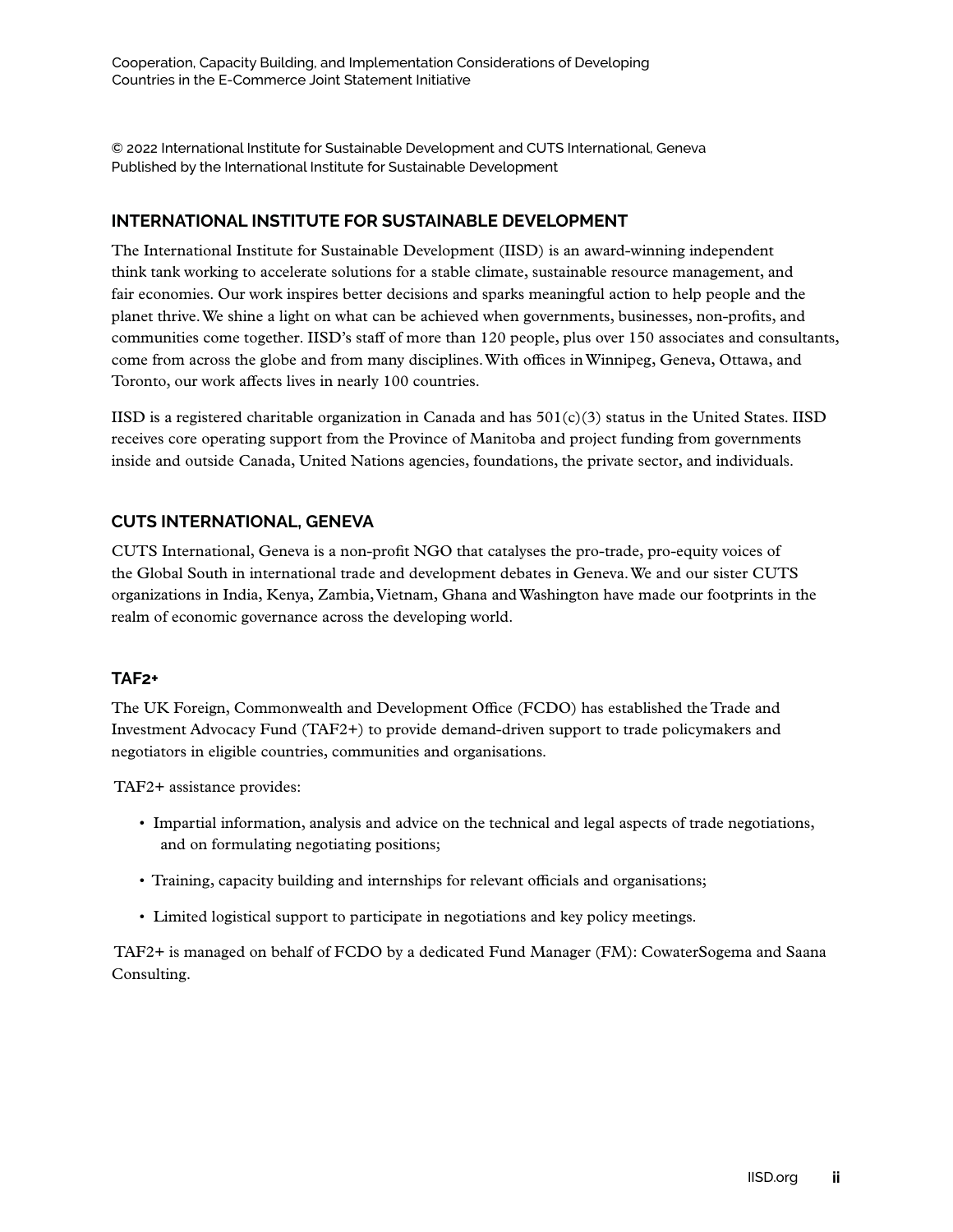#### **Cooperation, Capacity Building, and Implementation Considerations of Developing Countries in the E-Commerce Joint Statement Initiative: Status and the way forward**

April 2022 Written by Yasmin Ismail

This policy brief benefited from the research support of Euphemia Ngoya. The author also acknowledges the substantive review and inputs by Rashid S. Kaukab, Executive Director of CUTS International, Geneva.

This publication was produced with funding by UK aid through the UK Government. The Umbrella Grant is a project of the Trade and Investment Advocacy Fund (TAF2+) and is implemented by the International Institute for Sustainable Development, in consortium with CUTS International, Geneva, and BKP Economic Advisors.

The views expressed in the publication are the author's own and do not necessarily reflect the official positions of the Government of the United Kingdom or those of the Trade and Investment Advocacy Fund.

#### **IISD HEAD OFFICE**

111 Lombard Avenue, Suite 325 Winnipeg, Manitoba Canada R3B 0T4

**Tel:** +1 (204) 958-7700 **Website:** <www.iisd.org> **Twitter:** @IISD\_news

#### **CUTS INTERNATIONAL, GENEVA**

37-39, Rue de Vermont 1202 Geneva, Switzerland

**Tel:** +41 (0) 22 734 60 80 **Fax:**+41 (0) 22 734 39 14 **Email:** geneva@cuts.org **Website:** cuts-geneva.org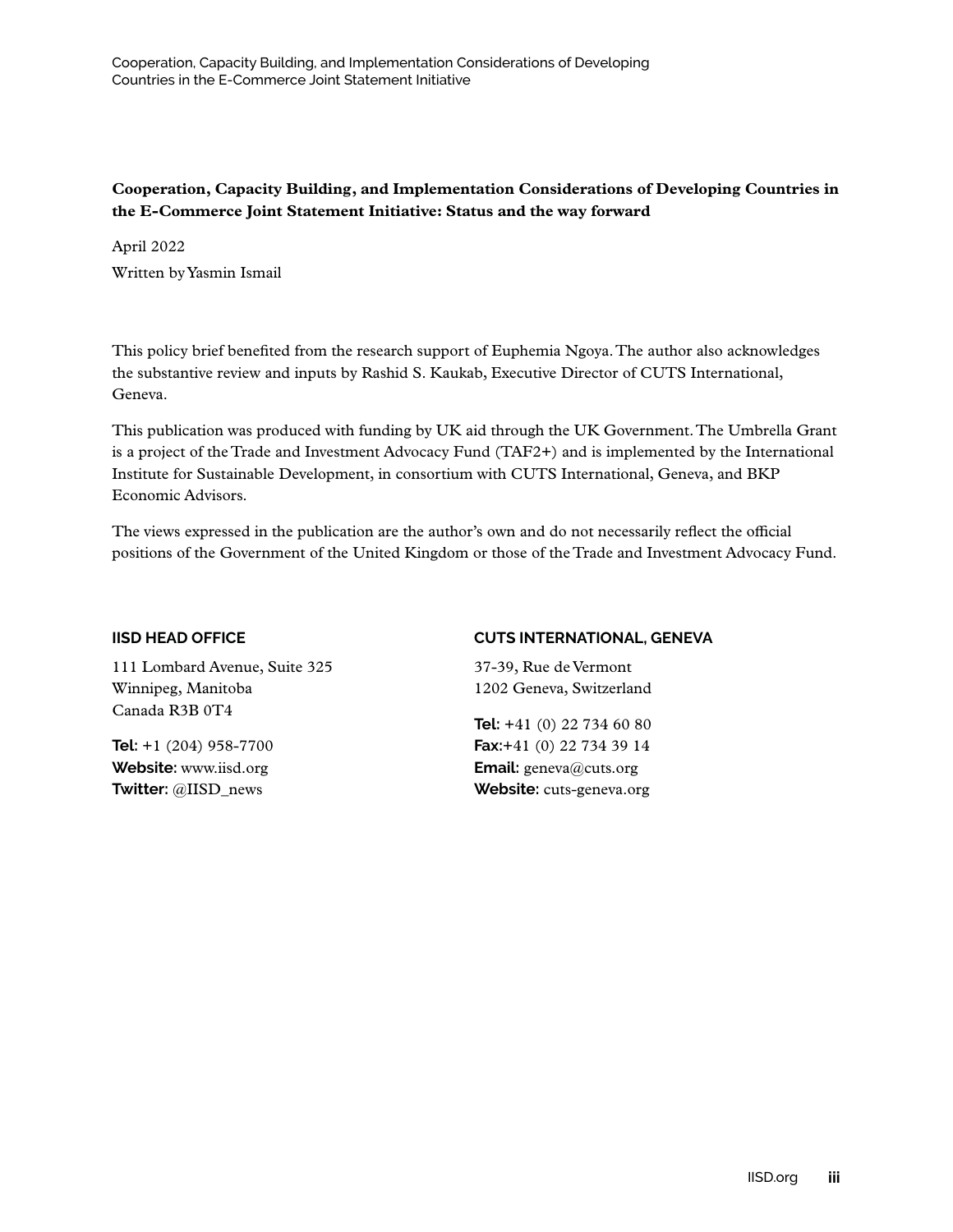## **Abstract**

Negotiations on the World Trade Organization's Joint Statement Initiative on electronic commerce are progressing and aim to reach convergence on most issues by the end of 2022. Around 38 developing countries—including six African economies and four least-developed countries (LDCs)—participate in this initiative. Many of these countries face considerable capacity constraints compared to their developed country counterparts and more advanced developing countries. Their limited human and technical resources, knowledge of relevant technical issues, and overall national capacities stand against their active engagement in the negotiations, as well as their ability to benefit from the future agreement to achieve their long-due development aspirations. They also lack the capacity to implement the commitments of the outcome.

This note emphasizes the urgency of answering the call of developing countries and LDCs for support during and after the negotiations. It highlights potential venues and approaches to strengthen cooperation, capacity building, and the implementation of proposed text provisions to ensure they address the needs and concerns of developing countries and LDCs and help enable and develop their e-commerce ecosystems.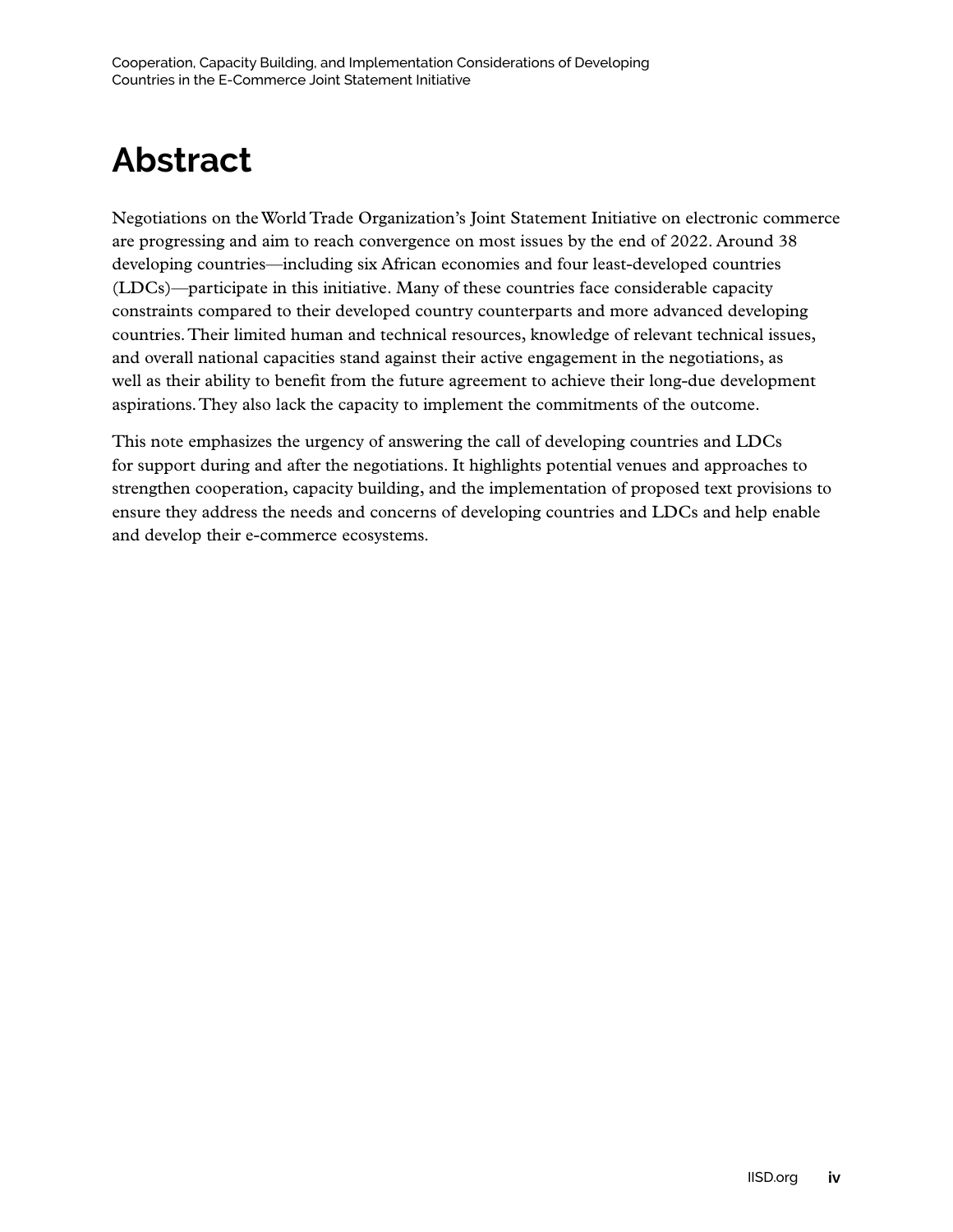## **Table of Contents**

| 2.0 The Digital Divide and Development Priorities in WTO E-Commerce Discussions 3   |
|-------------------------------------------------------------------------------------|
|                                                                                     |
| 2.2 Beyond Infrastructure: The asymmetry of information and raising concerns in the |
| 2.3 Mainstreaming Concerns and Approaches to Special and Differential Treatment 6   |
| 3.0 Cooperation and Capacity Building in the JSI: Status and the way forward        |
|                                                                                     |
|                                                                                     |
| 3.3 Provide Critical Support to Developing Countries and LDCs During Negotiations13 |
| 4.0 From Consideration to Implementation of "Enabling Issues": Unleash the JSI's    |
|                                                                                     |
|                                                                                     |
|                                                                                     |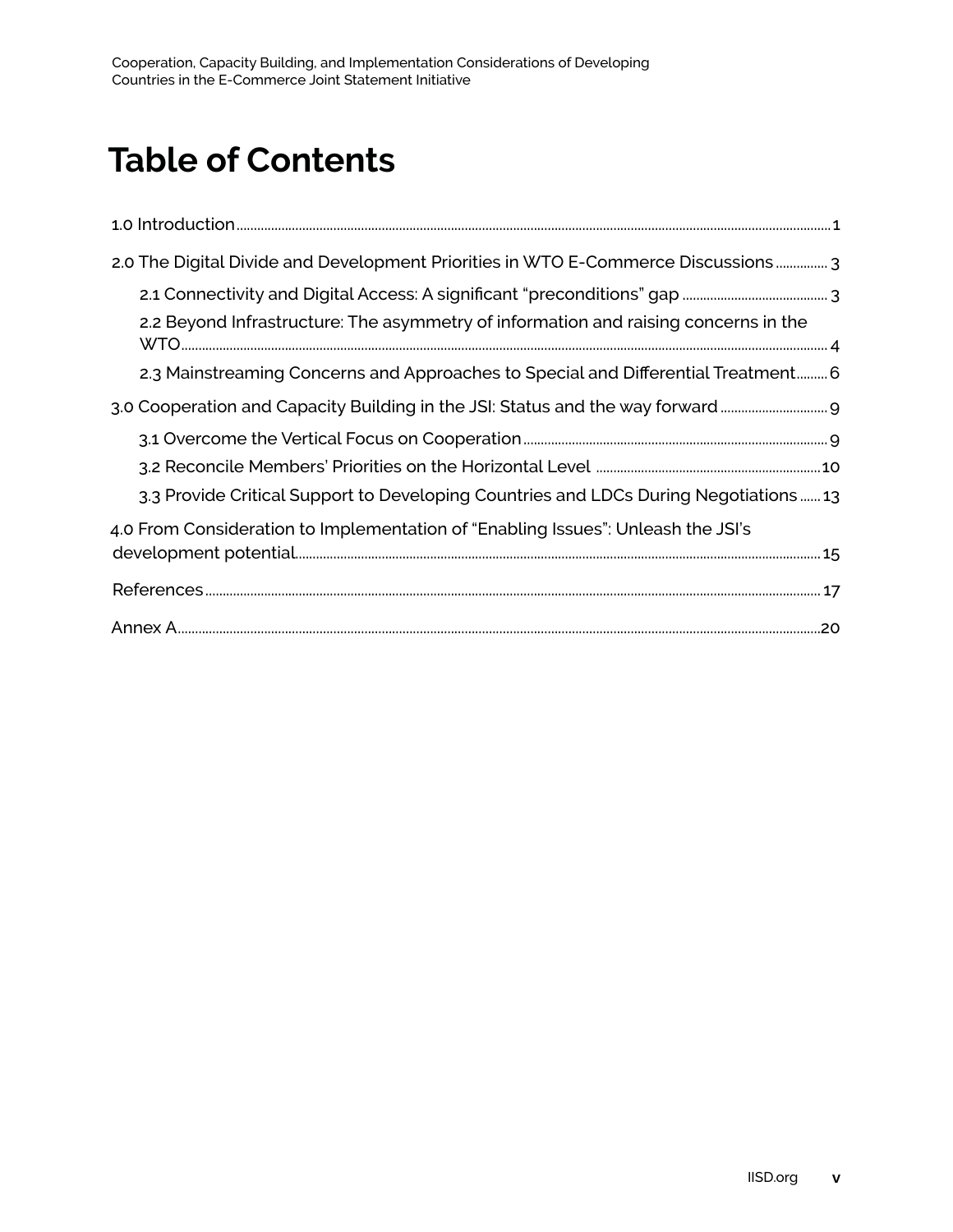## **Acronyms and Abbreviations**

| <b>FED</b>  | Friends of E-commerce for Development     |
|-------------|-------------------------------------------|
| <b>FTTx</b> | fibre to the $X$                          |
| <b>GATS</b> | General Agreement on Trade in Services    |
| <b>ICT</b>  | information and communication technology  |
| ITU         | International Telecommunication Union     |
| JSI         | Joint Statement Initiative                |
| <b>LDC</b>  | least-developed country                   |
| <b>MSME</b> | micro, small, and medium-sized enterprise |
| <b>RTA</b>  | regional trade agreement                  |
| <b>SDT</b>  | special and differential treatment        |
| <b>TFA</b>  | <b>Trade Facilitation Agreement</b>       |
| <b>WTO</b>  | World Trade Organization                  |
| <b>WPEC</b> | Work Programme on Electronic Commerce     |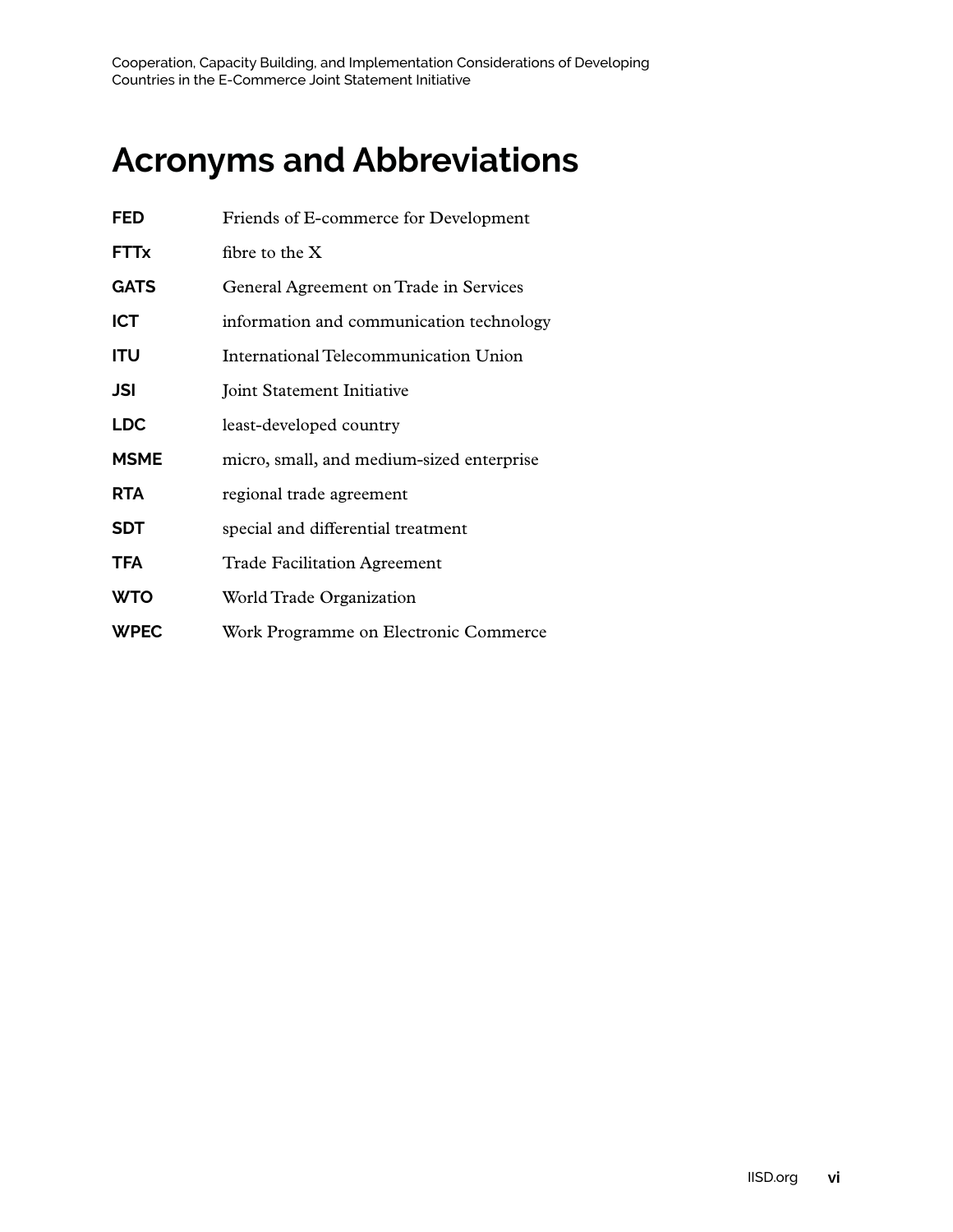## <span id="page-6-0"></span>**1.0 Introduction**

E-commerce has become progressively more relevant to the global economy over the last 2 decades. COVID-19 only increased policy-makers' sense of urgency to review trade rules as their application becomes more and more challenging, moving from the physical to the virtual space. A growing number of countries have negotiated and concluded regional trade agreements (RTAs) with specific provisions or chapters on e-commerce. According to the RTA database of the World Trade Organization (WTO), 187 of the 352 agreements in force to date contain provisions relevant to e-commerce. In 2020 alone, as the implications of COVID-19 flared, 19 RTAs with e-commerce provisions were notified to the WTO.

At the Eleventh WTO Ministerial Conference in Buenos Aires in 2017, 71 WTO members adopted a Joint Statement Initiative (JSI) declaration on e-commerce to begin "exploratory work together toward future WTO negotiations on trade-related aspects of electronic commerce" (WTO, 2017). Later, on January 25, 2019, at the World Economic Forum annual meeting in Davos, Switzerland, 76 WTO members released a second JSI declaration announcing the launch of negotiations on trade-related rules on e-commerce (WTO, 2019a).

After two years of negotiations affected by the COVID-19 pandemic, so far, 86 WTO members from different development levels are officially participating in the e-commerce JSI and negotiating rules that cover around 58 specific themes or issues. The issues represent a complex interplay between traditional trade rules and policies, such as trade facilitation and consumer protection, with information and communication technology (ICT) and digital transformation governance issues, including cybersecurity and data flow and protection.

On December 14, 2021, the ministers of JSI co-conveners (Australia, Japan, and Singapore) issued their statement intended for the Twelfth WTO Ministerial Conference following its indefinite postponement.<sup>1</sup> They indicated their objective of reaching convergence on most issues by the end of 2022. The co-conveners also recognized the importance of supporting the engagement of developing members and least-developing country (LDC) members participating in the initiative and announced that they would "continue to deepen the discussion on capacitybuilding options and support for implementation for developing members and LDC members in 2022" (Tehan et al., 2021).

To date, some 38 developing countries, including six African countries and four LDCs, have joined the initiative. Despite their limited capacities and legitimate doubts and hesitation due to the digital divide, many developing countries joined the process in the hope of ensuring that the future agreement will catalyze their digital transformation, generate new services, and open new markets for their micro, small, and medium-sized enterprises (MSMEs). In fact, the JSI process and the COVID-19 pandemic revealed the depth of those countries' limited capacities

<sup>&</sup>lt;sup>1</sup> For the full ministerial statement, see:

[https://www.wto.org/english/news\\_e/news21\\_e/ji\\_ecom\\_minister\\_statement\\_e.pdf](https://www.wto.org/english/news_e/news21_e/ji_ecom_minister_statement_e.pdf)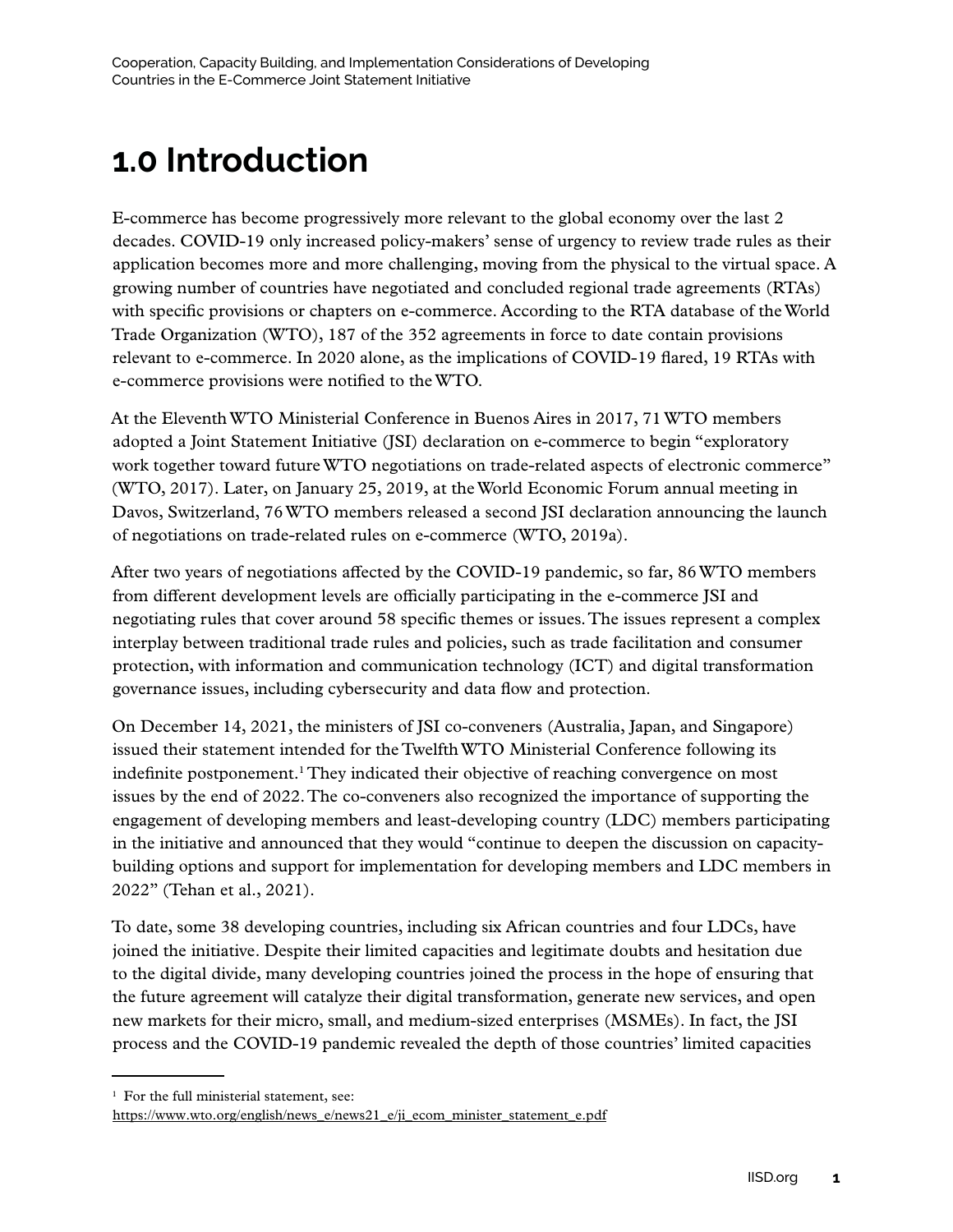and the digital divide, significantly reducing the ability of their Geneva missions and their policy-makers at home to keep track and actively participate in the negotiations. They also raised awareness of the crucial need to strengthen the development dimension of the future agreement to promote effective cooperation and ensure that needed capacity building and technical assistance are provided to enable small developing countries and LDCs to fulfill their forthcoming commitments.

This policy brief will explore the approaches to cooperation, capacity building, and implementation considerations of developing countries in trade agreements. It provides an overview of the development considerations raised by developing countries about the digital divide and its implications for benefiting from future e-commerce rule-making in the context of the JSI. It also explains the status of the cooperation and capacity-building concerns in the JSI process and proposals to carve a way forward to unleash the development potential of the e-commerce JSI negotiations and future rules from conception to implementation.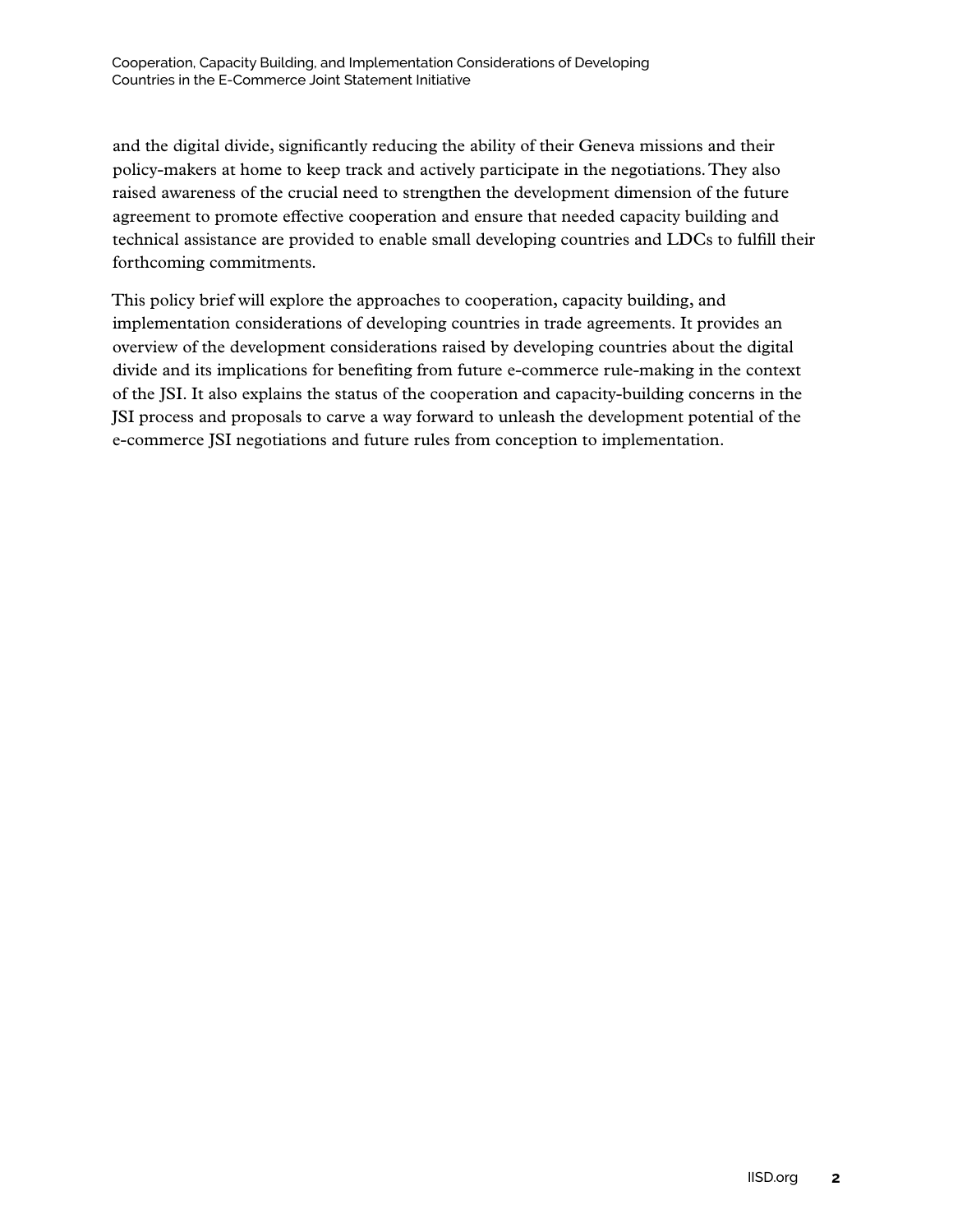## <span id="page-8-0"></span>**2.0 The Digital Divide and Development Priorities in WTO E-Commerce Discussions**

### **2.1 Connectivity and Digital Access: A significant "preconditions" gap**

The "digital divide" concept transcends mere access to infrastructure and connectivity. However, it is undeniable that these remain preconditions for inclusion in the digital economy and integrating cross-border e-commerce value chains (Guglya & Maciel, 2020). A key indicator of a country's ability to leverage e-commerce is the level of access and use of the Internet and digital technologies by its population and businesses. A 2021 report by the International Telecommunication Union (ITU) on the telecommunication industry in the post-COVID-19 world found that 49% of the world's population does not access the Internet today, with larger clusters of non-users located in Africa (71%), Asia and the Pacific (55%), and the Arab States (45%). The gaps are more pronounced when it comes to state-of-the-art technologies such as 5G and fibre to the X (FTTx), which are increasingly harnessed to create new digital services (Shoshani, 2020). The ITU (2021) report indicates that 83.9% of the world's population is not covered by 5G, while 83.1% of households have not adopted FTTx.

|                                                     | 2019     | 2020     | <b>Delta</b> |
|-----------------------------------------------------|----------|----------|--------------|
| World                                               | \$50.86  | \$50.77  | $-0.2%$      |
| Africa                                              | \$9.81   | \$9.12   | -7.0%        |
| Latin America and<br>the Caribbean                  | \$45.16  | \$41.99  | $-7.0%$      |
| Asia and the Pacific                                | \$30.08  | \$29.22  | $-2.9%$      |
| <b>Arab States</b>                                  | \$42.54  | \$41.09  | $-3.4%$      |
| <b>Commonwealth of</b><br><b>Independent States</b> | \$31.93  | \$33.04  | 3.5%         |
| <b>Europe</b>                                       | \$99.92  | \$101.77 | 1.9%         |
| <b>North America</b>                                | \$291.50 | \$305.28 | 4.7%         |

**Table 1.** Telecommunication investments per capita (USD)

*Source: Katz, 2021.*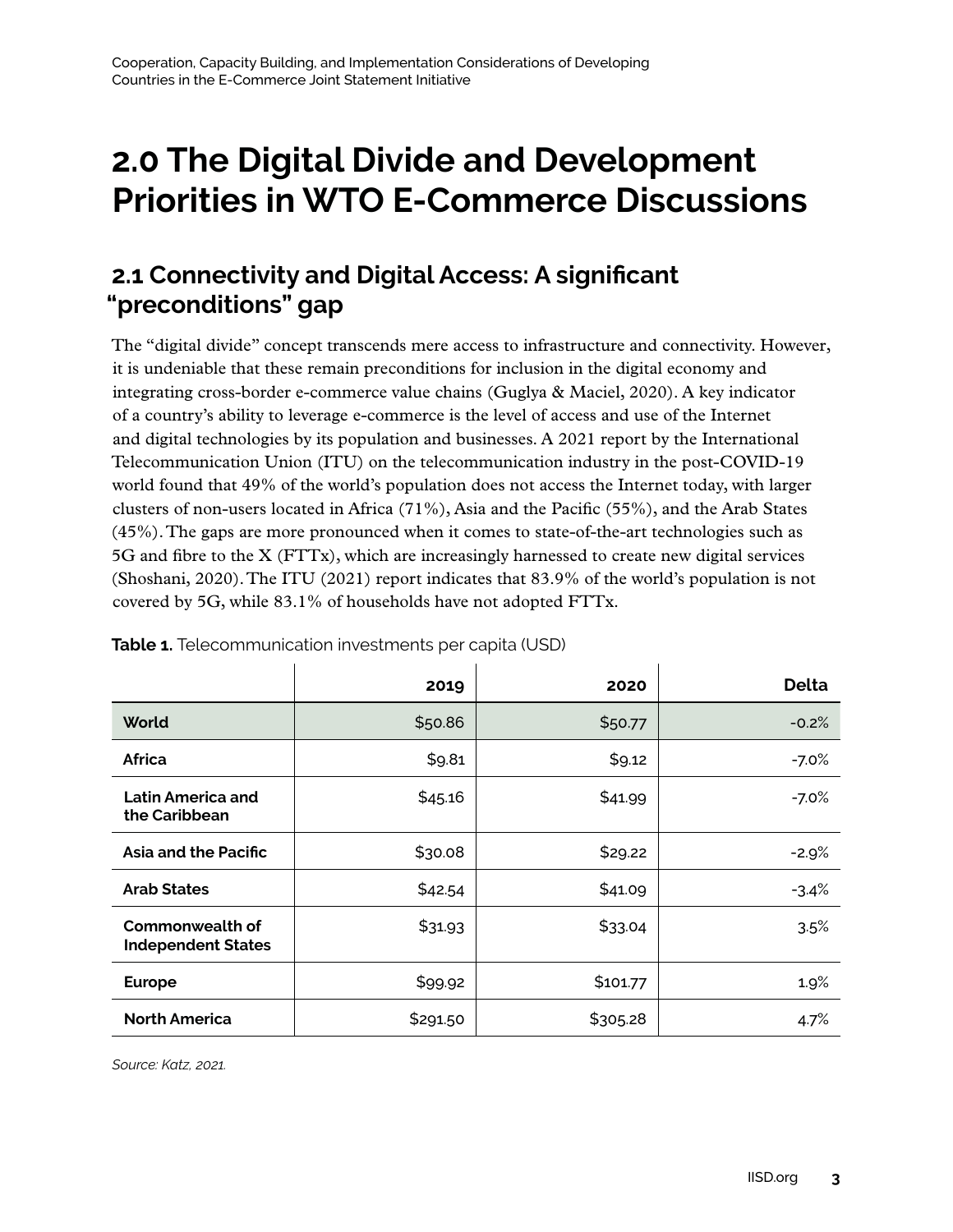<span id="page-9-0"></span>Furthermore, Katz (2021) and a 2021 econometric modelling study by ITU show that, due to the economic contraction and slower growth triggered by COVID-19, capital expenditure in telecommunications was negatively affected in regions with lower development levels, causing a downturn in network expansions. The results of the ITU econometric modelling presented in Table 1 show decreases in telecommunication investments per capita between 2019 and 2020 in Africa, Latin America and the Caribbean, Asia and the Pacific, and the Arab States. On the other hand, these investments increased in the Commonwealth of Independent States, Europe, and North America. So while e-commerce is expected to continue expanding post-pandemic, the connectivity gap and digital divides between developing and developed countries may actually widen.

### **2.2 Beyond Infrastructure: The asymmetry of information and raising concerns in the WTO**

### **Box 1. Extract from the Friends of E-commerce for Development (FED) roadmap for e-commerce discussions in the WTO**

The roadmap consisted of :

- "the identification of strategies for e-commerce readiness
- access to ICT infrastructure and services
- trade logistics and trade facilitation
- e-payment solutions
- legal certainty and regulatory frameworks
- capacity building and technical assistance
- access to financing."

*Source: Extract from FED, 2017.*

Years before COVID-19, developing countries and LDCs raised concerns and called for solutions during e-commerce rule-making discussions. Aaronson and Struett (2020) examined public communications on e-commerce that were issued by WTO members, whether under the WTO Work Programme on Electronic Commerce (WPEC) since its establishment in 1998 or in the JSI. Their research showed that member states "struggled to address issues of development, access, and equity throughout the work program" (Aaronson & Struett, 2020, p. 14). The study pointed to asymmetries of information and knowledge that have progressively affected discussions among WTO members. It undermines the ability of developing countries and LDCs to assess the potential impacts of e-commerce development and future relevant regulations on cybersecurity, data flows, e-invoicing, source code, competition, and others on their stakeholders and national development aspirations.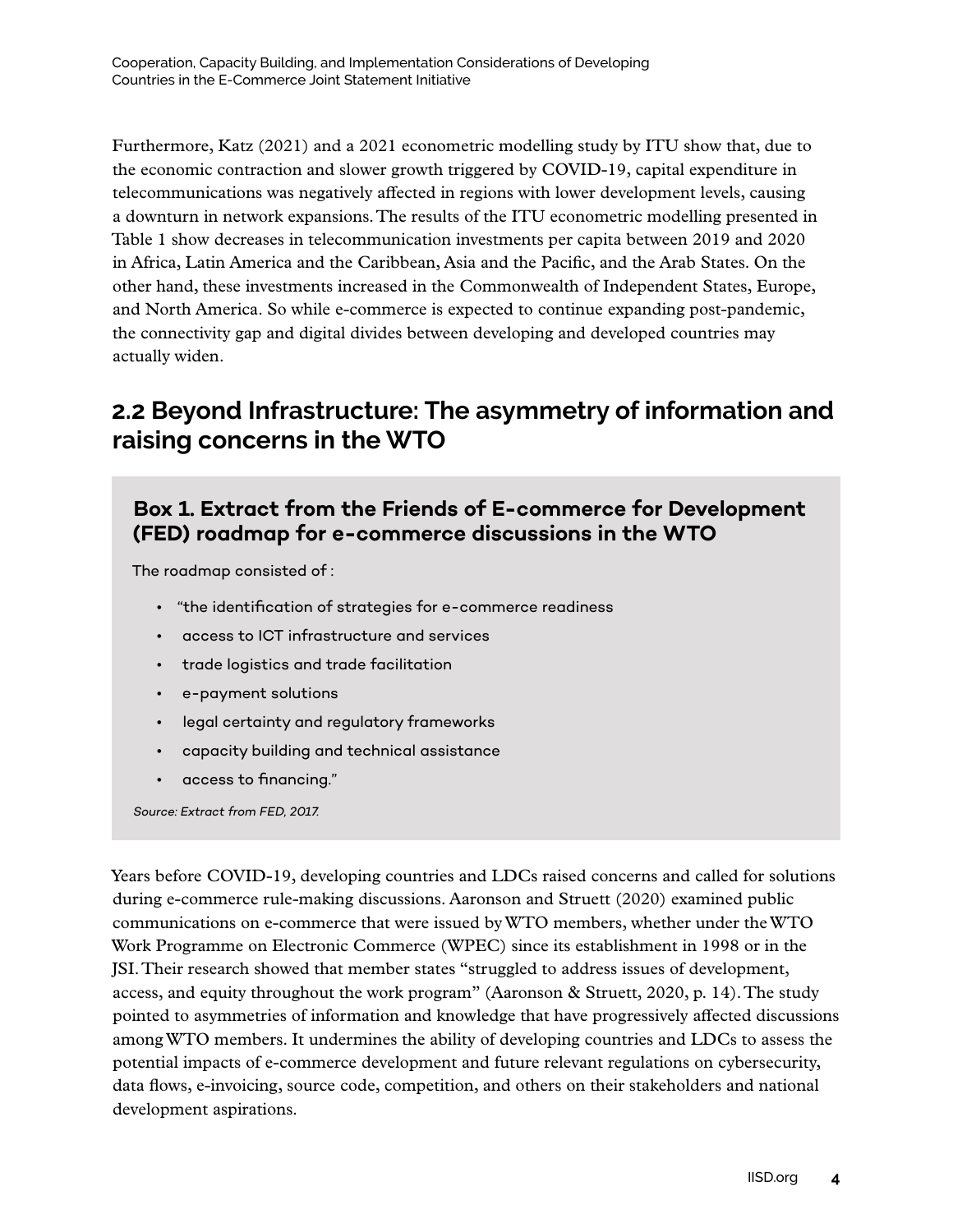In recent years, developing countries and LDCs have focused their communications on this asymmetry. Faced with multiple constraints, they called for support to enhance policy-makers' understanding of the issues and their implications and to enable their informed engagement in negotiations (Diplo Foundation et al., 2021). They also asked for help to build their e-commerce infrastructure, establish and develop their data-driven firms, increase the knowledge and skills of their populations, establish national rules, and ensure that efforts to review or formulate multilateral rules would benefit all members.

On April 25, 2017, a diverse group of developing members presented a comprehensive, longterm digital policy agenda to ensure that their concerns and interests were addressed in WTO e-commerce talks. FED brought together Argentina, Chile, Colombia, Costa Rica, Kenya, Mexico, Nigeria, Pakistan, Sri Lanka, and Uruguay. The group's press release "put forward a roadmap with seven key issues that they believe are the foundation" for e-commerce discussions (FED, 2017). The seven issues, described in Box 1, aim to focus on the role of e-commerce "as a tool to drive growth, narrow the digital divide, and generate development solutions for developing and least-developed countries" (FED, 2017).

| Category                                        | Development concerns in e-commerce                                                                                                                                                                                                                                                                                                                                                                                                |
|-------------------------------------------------|-----------------------------------------------------------------------------------------------------------------------------------------------------------------------------------------------------------------------------------------------------------------------------------------------------------------------------------------------------------------------------------------------------------------------------------|
| Lack of capacity and/or resources               | Limited existence of affordable ICT<br>infrastructure<br>• Weak legal and regulatory frameworks<br>Limited knowledge among enterprises,<br>$\bullet$<br>government players, and regulators<br>Limited access to credit cards by<br>$\bullet$<br>consumers<br>$\cdot$ Weak facilities for physical delivery<br>Inadequate online payment facilities<br>$\bullet$<br>Limited skills among enterprises and<br>$\bullet$<br>consumers |
| <b>Flexibility in market access commitments</b> | Lack of clarity on the nature of electronic<br>٠<br>transmissions and the ability of LDCs to<br>apply internal taxes                                                                                                                                                                                                                                                                                                              |
| Infant industry and/or policy space concerns    | $\cdot$ Lack of mechanisms for start-up<br>enterprises in e-commerce business<br>Concerns about possible adverse effects of<br>$\bullet$<br>e-commerce and how to mitigate them                                                                                                                                                                                                                                                   |

| Table 2. LDC development concerns in e-commerce discussions |  |  |
|-------------------------------------------------------------|--|--|
|                                                             |  |  |

 *Source: Author based on WTO, 2019b.*

A few months before the COVID-19 crisis, the LDC Group submitted communication WT/GC/W/787, dated November 14, 2019, which called "on the four designated bodies under the Work Programme to delve deeper into the benefits and costs of e-commerce for LDCs"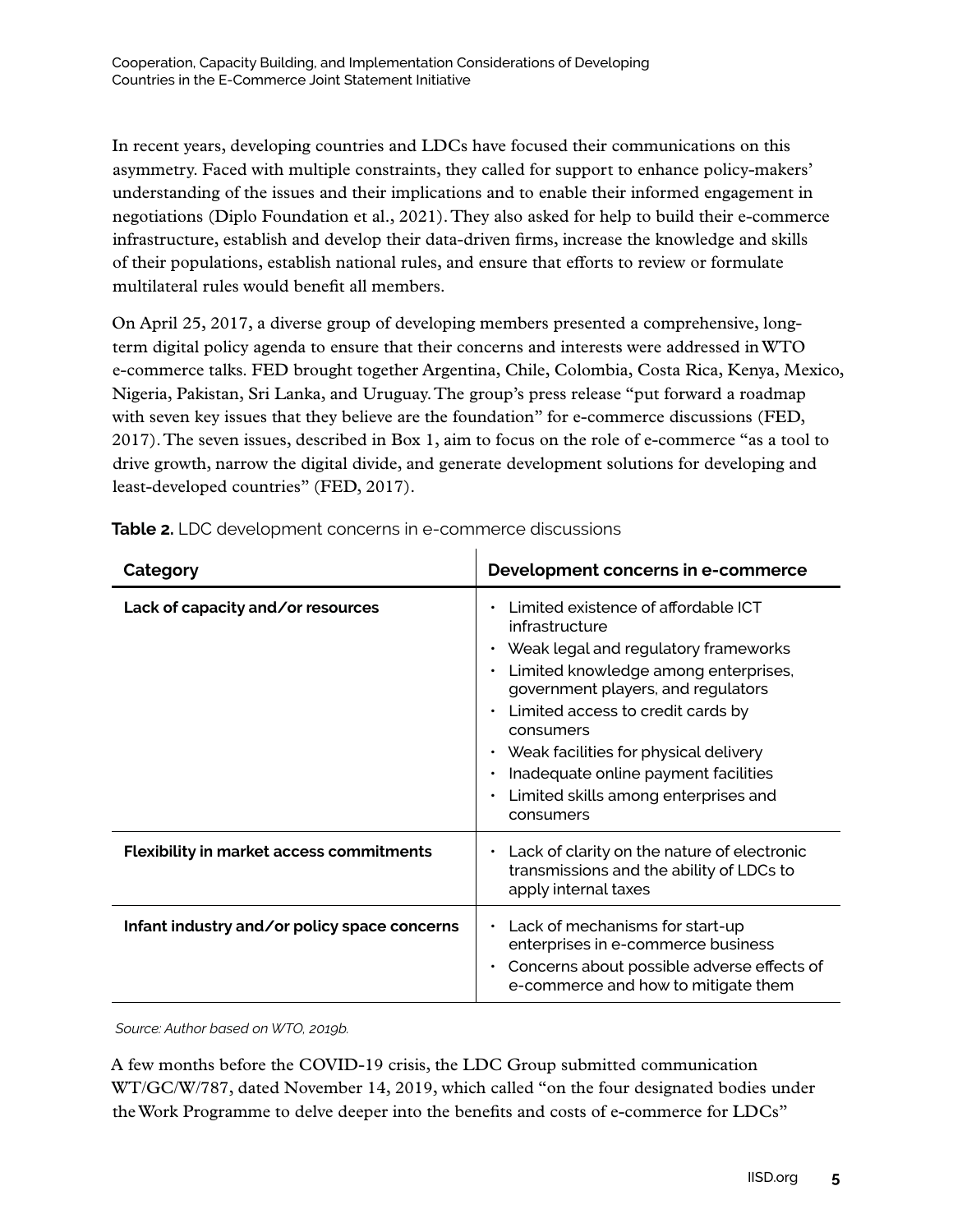<span id="page-11-0"></span>(WTO, 2019b). The communication listed the challenges LDCs face in using e-commerce for consideration in the WPEC. These concerns are itemized under three categories in Table 2.

According to Guglya and Maciel (2020), these concerns present "technological and knowledgebased sides of the digital divide" (p. vi). They warn that failing to address them in current WTO e-commerce talks and JSI negotiations would lead to a vicious circle, where a poor and unfounded e-commerce ecosystem discourages investments in digital infrastructure (Guglya & Maciel, 2020; Samans & Botwright, 2019).





*Source: Author.*

### **2.3 Mainstreaming Concerns and Approaches to Special and Differential Treatment**

On September 8, 2021, the JSI co-conveners circulated an updated consolidated negotiating text based on members' proposals and progress in the negotiations in 2020 and 2021. The text forms the basis for negotiations and reflects outcomes of small group discussions and consultations that were considered in plenary sessions. It consists of six sections and an annex on "Scope and General Provisions" (WTO, 2021b).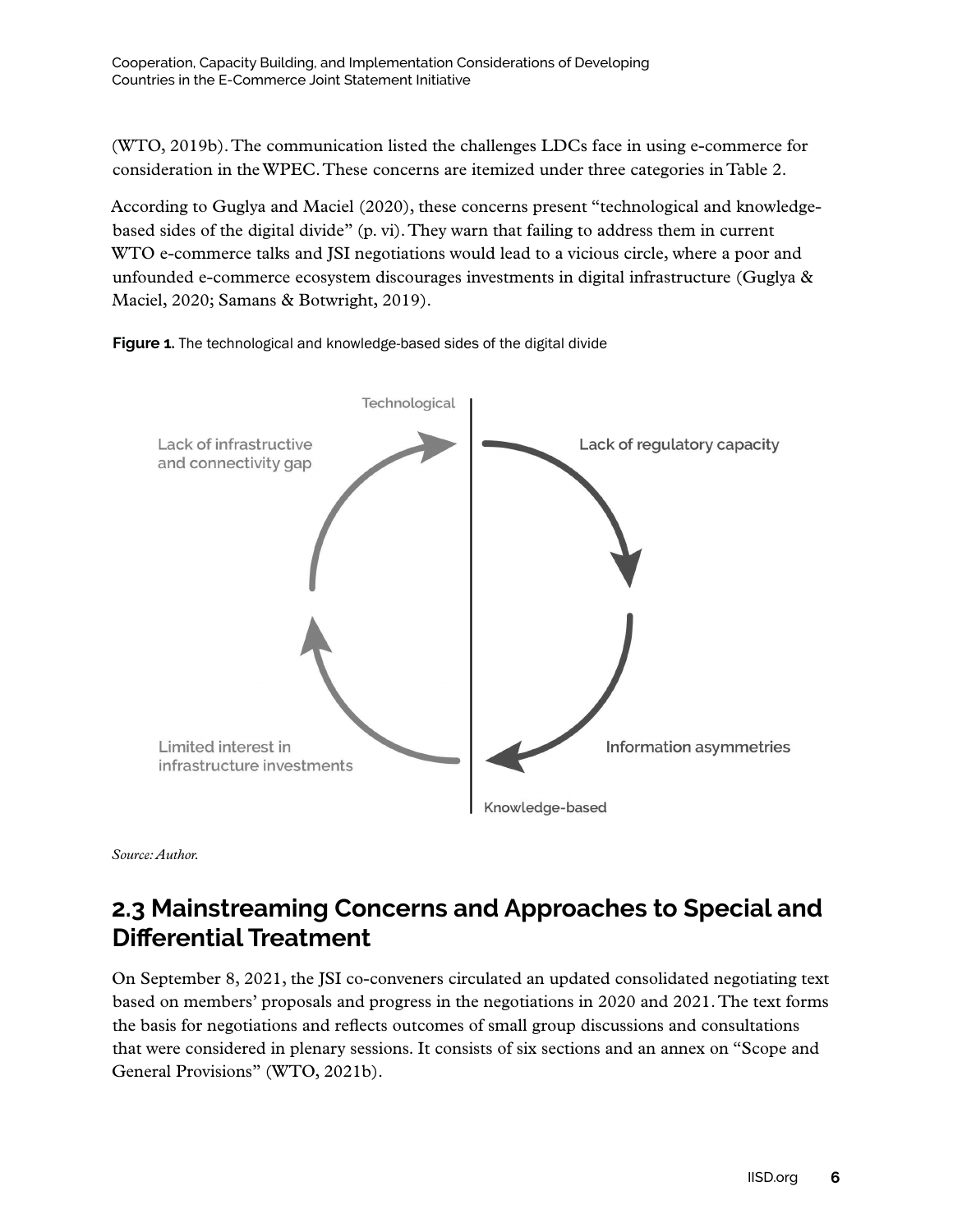The six sections mirror the six "focus groups" of negotiations created in 2019 to guide and group e-commerce trade-related specific issues. These six sections are: a) enabling electronic commerce; b) openness and e-commerce; c) trust and e-commerce; d) cross-cutting issues; e) telecommunications; and f) market access. The annex includes a preamble and sections on definitions, principles, scope, relation to other agreements, general exceptions, security exception, prudential measures, taxation, dispute settlement, and the Committee on Trade-Related Aspects of Electronic Commerce. For an overview of the latest structure of the consolidated negotiating text, document INF/ECOM/62/Rev.2 (WTO, 2021b), its sections, and relevant specific issues, see Table A1 in Annex A.

Some WTO members say that vertical mainstreaming of development concerns in trade negotiations would make it easier for them to identify specific needs, while others say the horizontal carve-out helps to comprehensively level the playing field (WTO, 2021a). Nigeria, a member of the e-commerce JSI, has consistently asked for "targeted discussions on horizontal and vertical issues regarding the trade-related aspect of e-commerce," whether under the WPEC or the e-commerce JSI process (WTO, 2021a).

The co-conveners seem to have adopted a two-pronged approach to mainstreaming developing countries' concerns and interests since the early framework designs of the JSI:

- 1. Vertical mainstreaming identifies issues under each section and its substantive specific issues. Quoting from one JSI meeting agenda, the "unique opportunities and challenges faced by members, including developing countries and LDCs, … will be taken into account across each of the Focus Groups" (WTO, 2019c).
- 2. Horizontal mainstreaming allocates the following specific issues under the "Cross-cutting Issues" section (Section D): "cooperation, cooperation mechanisms and capacity building and technical assistance" (WTO, 2021b).

To transform development concerns into special and differential treatment (SDT) provisions, a study by Van Der Ven (2018) and commissioned by CUTS International, Geneva examined the common types of SDT provisions that could be considered to address the development concerns in e-commerce. The study finds that traditional SDT in the form of exemptions and derogations from core disciplines would be an appropriate model when addressing policy space and infant industry issues. When it comes to capacity building and technical assistance provisions, however, traditional SDT provisions tend to be "unenforceable," "best endeavour" provisions (Van Der Ven, 2018, p. 1).

Therefore the study recommends the SDT model of the Trade Facilitation Agreement (TFA) as the most suitable option for "enforceable" capacity building and technical assistance provisions in e-commerce. This model allows for self-designated transitional implementation periods and for the implementation of some commitments to be linked to the provision of technical and capacitybuilding assistance. As shown in Table 3, the TFA model can be combined with traditional SDT to allow policy space. It can also be combined with the SDT model of the General Agreement on Trade in Services (GATS) to allow flexibility in market access commitments.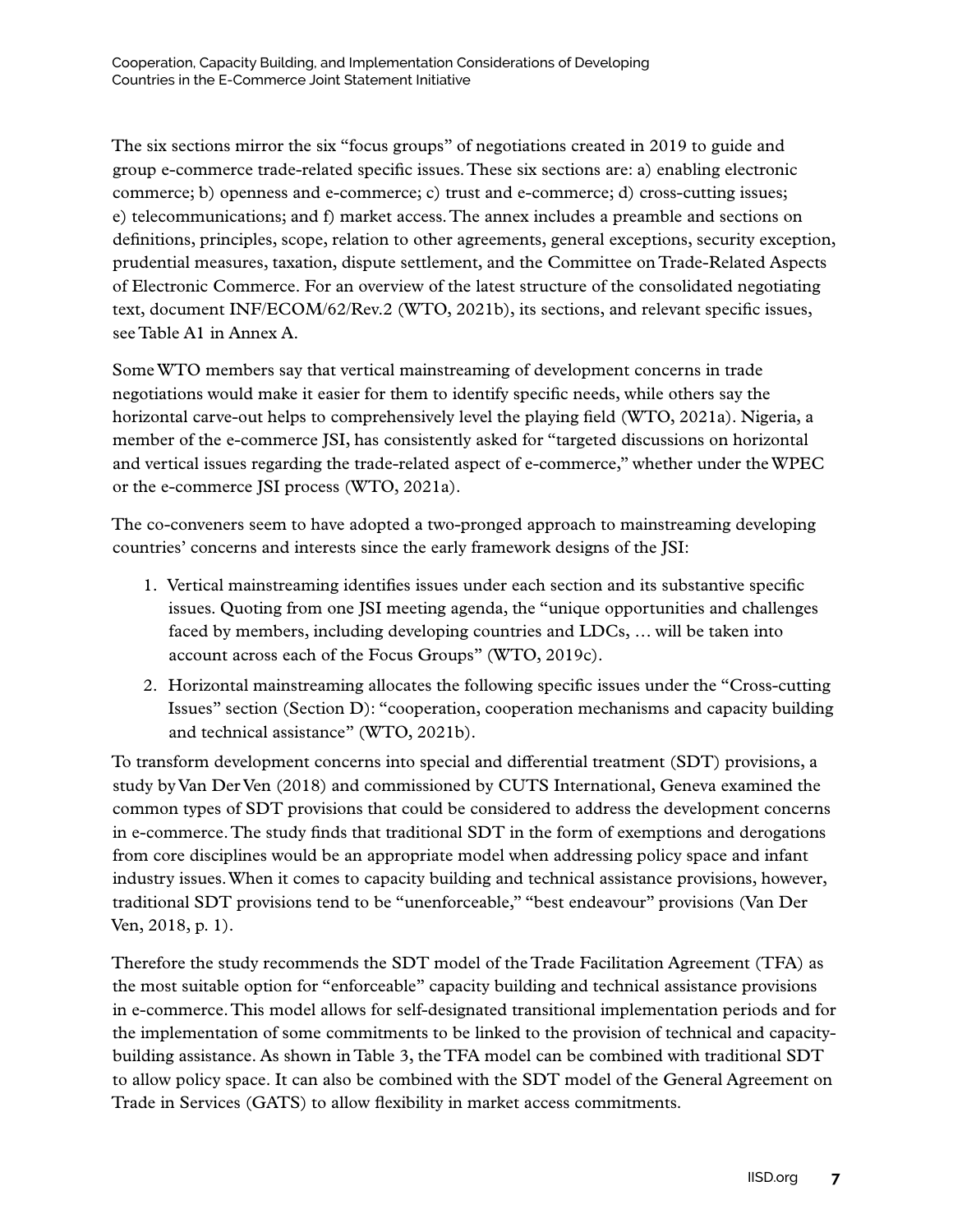| <b>Category of</b><br>concern                       | <b>Traditional SDT</b> | <b>GATS SDT</b>             | <b>TFA SDT</b> |
|-----------------------------------------------------|------------------------|-----------------------------|----------------|
| Lack of capacity and/<br>or resources               | V / X                  | $\checkmark$ / $\checkmark$ |                |
| Flexibility in market<br>access commitments         |                        |                             |                |
| Infant industry and/<br>or policy space<br>concerns |                        | $\sqrt{7}$                  |                |

### **Table 3.** Characteristics of the different SDT models

*Source: Author's adaptation of Van Der Ven, 2018.*

 $\angle$  = SDT model would be appropriate to address the stated development concern

✖ *= SDT model would not be appropriate to address the stated development concern* 

✔*/* ✖ *= SDT model could address the stated development concern but is limited—either because of scope, lack of specificity, or lack of enforceability—and would not be the most suitable model* 

Van Der Ven (2018) concludes that "a hybrid TFA/GATS and TFA/traditional SDT approach within a plurilateral context—would be the most appropriate model to address different development concerns that have been raised in the context of the e-commerce debate" (p. 29).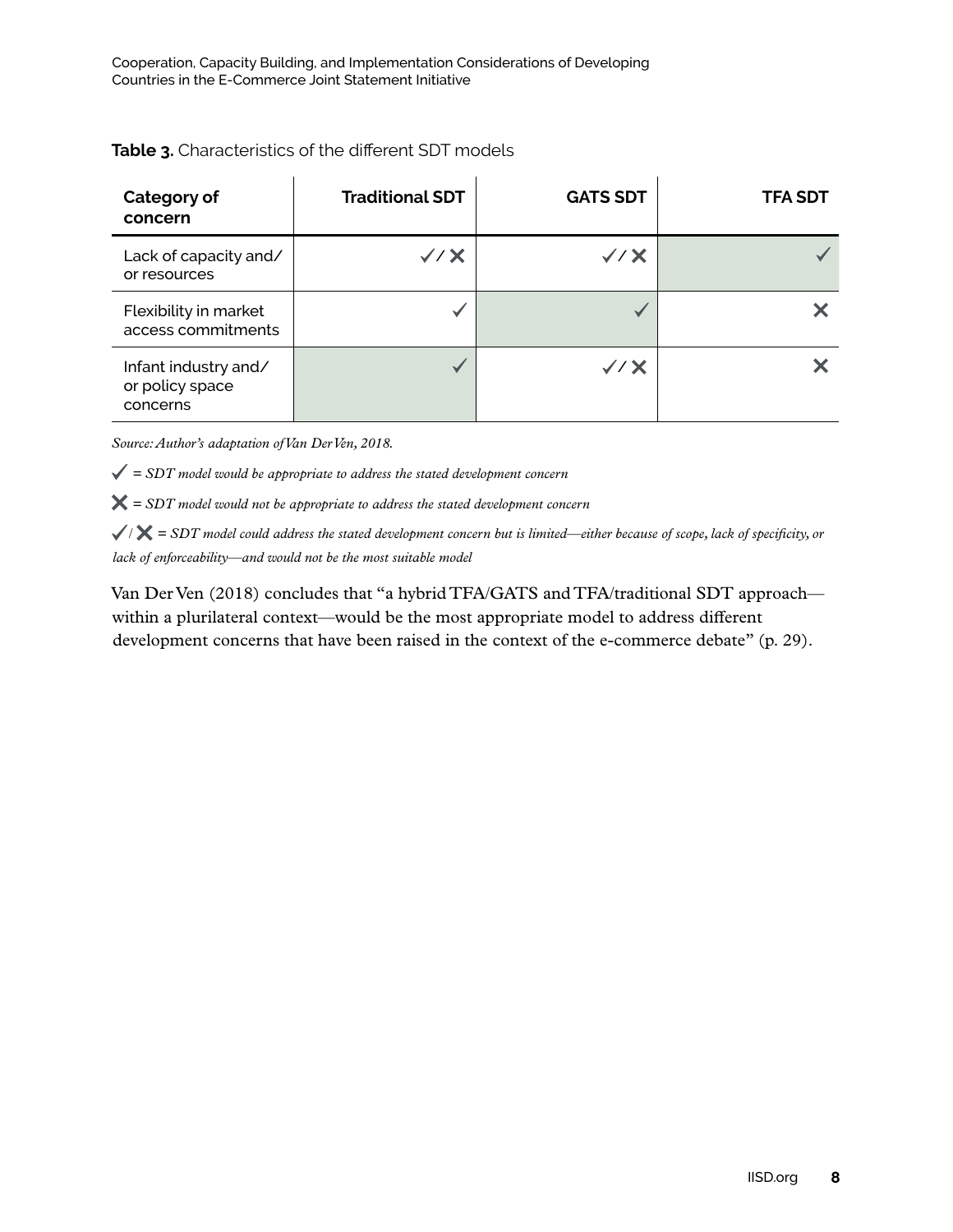## <span id="page-14-0"></span>**3.0 Cooperation and Capacity Building in the JSI: Status and the way forward**

### **3.1 Overcome the Vertical Focus on Cooperation**

Table 4 lists sections and specific issues in the e-commerce JSI negotiations where cooperation provisions have appeared.<sup>2</sup> By examining these draft text cooperation provisions at the vertical level based on the latest e-commerce JSI consolidated negotiating text of September 2018 (a restricted document seen by the author), there is clearly a focus on the mere promotion of regulatory cooperation. The provisions do not include any targeted capacity building or technical assistance commitments related to the technical issues under each thematic sector.

According to Guglya and Maciel (2020), "the work in the JSI appears to be based on the presumption that the necessary e-commerce infrastructure, regulatory framework, and even a certain level of e-commerce consumer culture are already in place" (p. 9).

| <b>Enabling electronic commerce</b><br>А.             |                                                                                                                             |  |  |
|-------------------------------------------------------|-----------------------------------------------------------------------------------------------------------------------------|--|--|
| A.1.(2) Electronic authentication and<br>e-signatures | Article 8. "may work together, on a voluntary<br>basis" (cleaned text)<br>Promoting Recognition of Electronic<br>Signatures |  |  |
| A.1.(4) Electronic invoicing                          | Article 4. "shall endeavour to share best<br>practices"<br>Exchange of Knowledge on E-invoicing<br>Systems                  |  |  |
| A.2.(1) Paperless trading                             | Article 5. "shall endeavour to cooperate" in<br>international forums<br><b>Promoting Paperless Trading</b>                  |  |  |
| A.2.(8) Enhanced trade facilitation                   | Article 7. "shall commit to enhancing<br>international cooperation on regulation"                                           |  |  |
| В.<br>Openness and electronic commerce                |                                                                                                                             |  |  |
| B.4. (1) Open government data                         | Article 5. "shall endeavour to cooperate"<br>Matters relating to facilitating public access                                 |  |  |

**Table 4.** Summary of cooperation provisions at the vertical level in "cleaned texts"

<sup>&</sup>lt;sup>2</sup> These are issues where JSI participants have reached the "clean texts" through small group negotiations.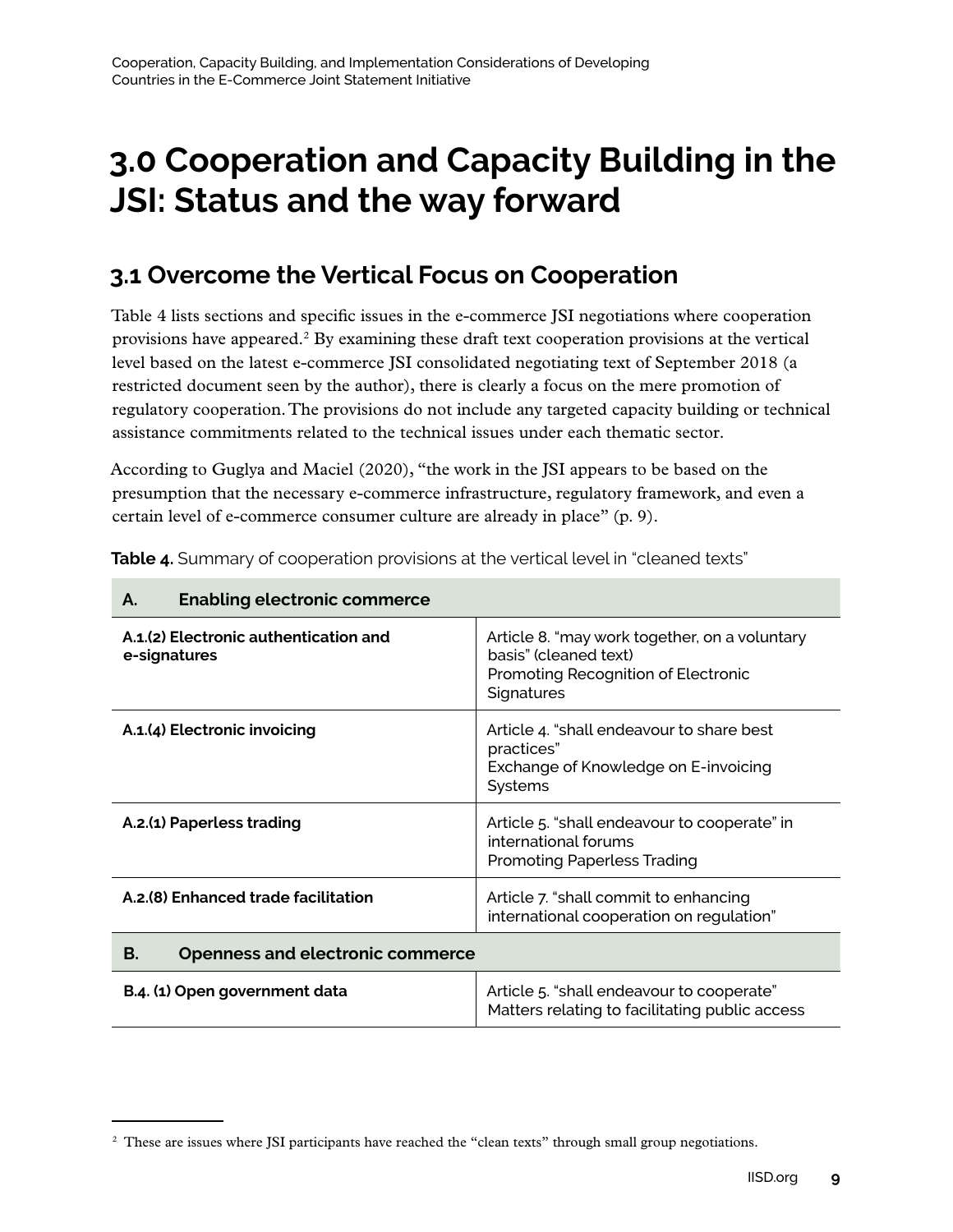<span id="page-15-0"></span>

| B.4. (3) Access to online platforms/<br>competition    | Article 1. "Recognising that [Members/Parties]<br>can benefit by sharing their experience" (they)<br>shall endeavour to"<br>Matters relating to enforcing competition laws |  |  |
|--------------------------------------------------------|----------------------------------------------------------------------------------------------------------------------------------------------------------------------------|--|--|
| Trust and electronic commerce<br>C.                    |                                                                                                                                                                            |  |  |
| C.1. (2) Unsolicited commercial electronic<br>messages | Article 5. "shall endeavour to cooperate"<br>Matters relating to regulating SPAM (cleaned<br>text)                                                                         |  |  |

*Source: Author, based on WTO, 2021b.*

Côte d'Ivoire proposed the texts of articles 7 and 8 under the "principles" subsection of the annex to the forthcoming agreemen, in its latest submission in July 2021 (WTO, 2021c). The proposed text of Article 7 uses similar wording to Article 13.1 of the TFA but emphasizes the different needs and readiness levels of participating members, which are not strictly "lack of regulations" but also "capacity" and "infrastructure." Article 8 says necessary "assistance and support" to developing countries and LDCs "should be provided" for implementation, thus implying that implementation would be conditional on the provision of such support. It also stresses the need for this assistance to "bridge the digital divide," which precedes the mention of "building their capacity to implement."

Placing these two articles under principles and apart from the dedicated capacity-building section lays the ground to advance "vertical mainstreaming" beyond regulatory cooperation to identify the targeted needs of developing countries and LDCs and discuss ways to address them.

### **3.2 Reconcile Members' Priorities on the Horizontal Level**

On the horizontal level, members at different development levels have submitted proposals under the subsections "cooperation," "cooperation mechanisms," and "capacity building." A proposal by Côte d'Ivoire (WTO, 2019d) and a subsequent one by Ecuador, Guatemala, and Paraguay (WTO, 2021d) also addressed approaches to adopt special implementation periods for developing countries and LDCs. Examining the proposals under these dedicated horizontal subsections underscores that submitting members have different priorities based on their level of development, the status of e-commerce at their national levels, and regional diversity.

Table 5 maps key interests of members' proposals under the three sub-issues (cooperation, cooperation mechanisms, capacity building and technical assistance), together with proposals on implementation periods, while highlighting proposals that share common elements with the same shade.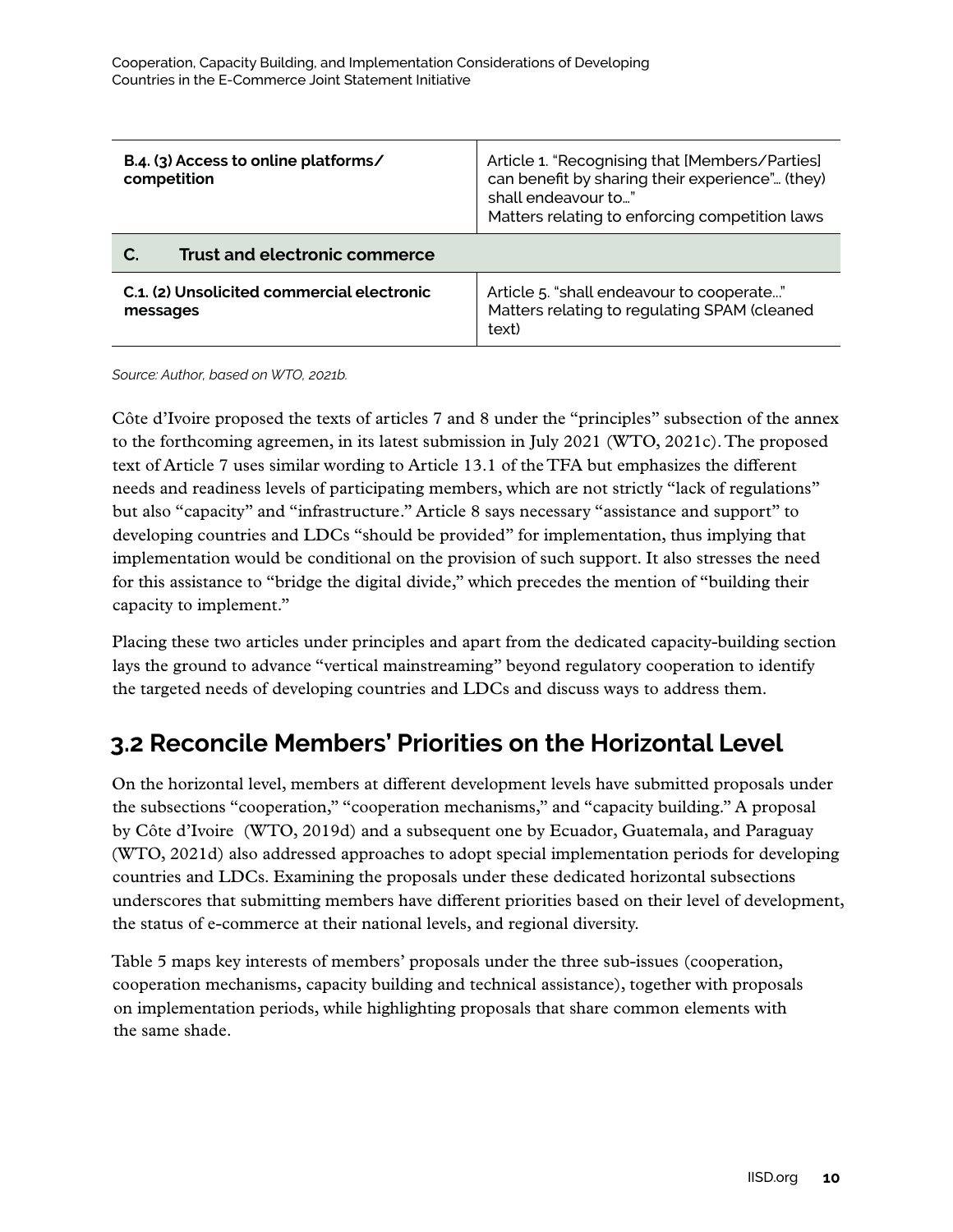**Table 5.** Cooperation and capacity building: Mapping of proposals

|                                                             | Cooperation                                                                          | Cooperation<br>mechanisms                                 | Capacity<br>building and<br>technical<br>assistance                                                                                  | Implementation<br>periods* |
|-------------------------------------------------------------|--------------------------------------------------------------------------------------|-----------------------------------------------------------|--------------------------------------------------------------------------------------------------------------------------------------|----------------------------|
| INF/ECOM/17<br><b>Brazil</b>                                | Regulatory<br>cooperation<br>on technical<br>matters                                 |                                                           |                                                                                                                                      |                            |
| INF/ECOM/19<br>China                                        | E-commerce<br>for<br>development<br>program                                          |                                                           | Voluntary<br>support and<br>recommendations                                                                                          |                            |
| INF/ECOM/20<br>Japan                                        | Regulatory<br>cooperation<br>on technical<br>matters:<br>support for<br><b>MSMEs</b> |                                                           |                                                                                                                                      |                            |
| INF/ECOM/35<br>Chile, Colombia,<br>Mexico, Peru             | Regulatory<br>cooperation<br>on technical<br>matters;<br>support for<br><b>MSMEs</b> |                                                           |                                                                                                                                      |                            |
| INF/ECOM/44<br><b>Republic of</b><br>Korea (South<br>Korea) |                                                                                      | Enquiry points<br>for notification<br>and<br>consultation |                                                                                                                                      |                            |
| INF/ECOM/49<br>Côte d'Ivoire                                | Multilateral<br>cooperation<br>forum                                                 |                                                           | Support during<br>the negotiations,<br>situation analysis<br>and needs<br>assessment, and<br>accessible urgent<br><b>WTO funding</b> | <b>TFA</b> model           |
| INF/ECOM/66<br>Côte d'Ivoire                                |                                                                                      |                                                           | <b>Binding support</b><br>from capable<br>members,<br>including for<br>infrastructure                                                |                            |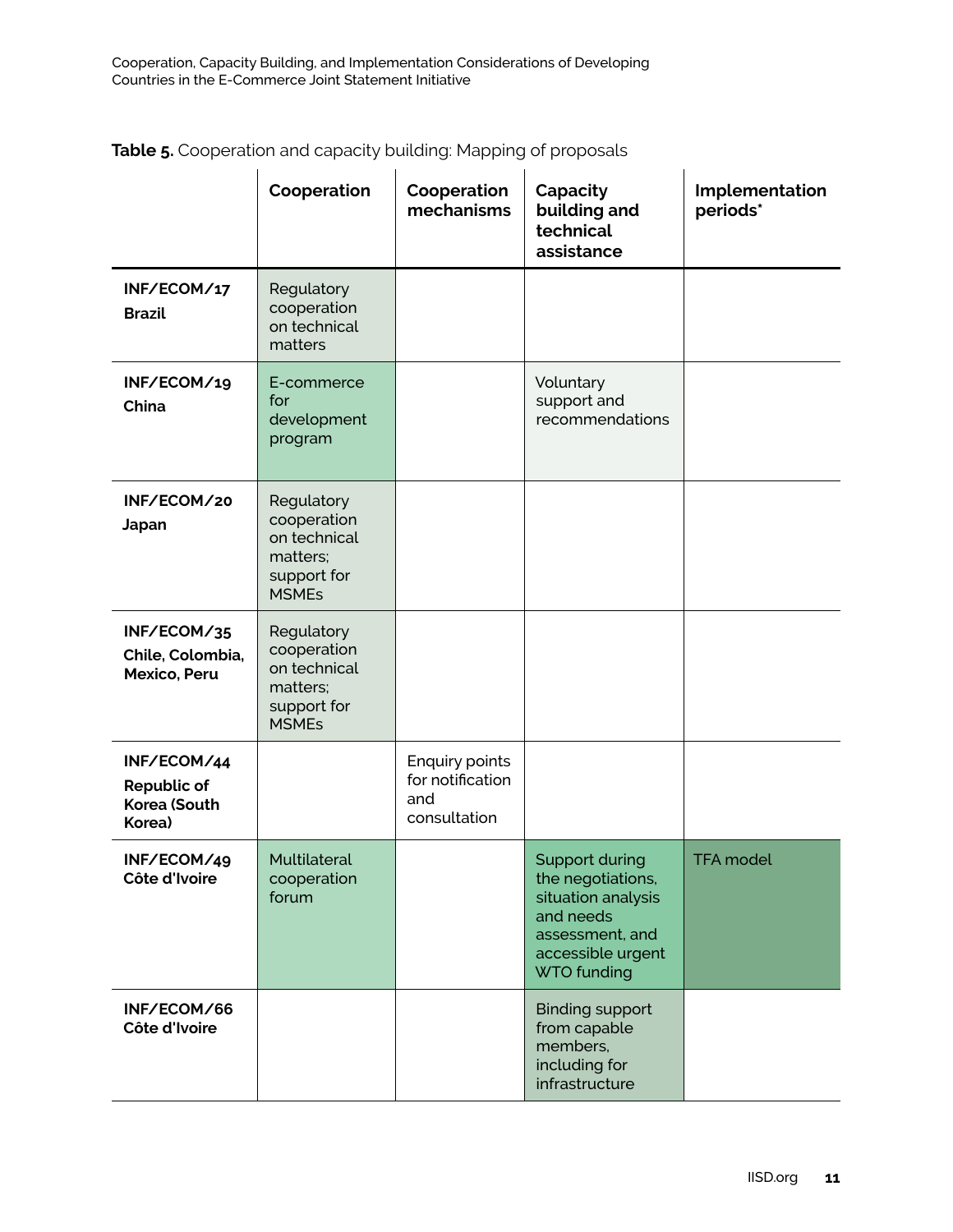|                                                    | Cooperation | Cooperation<br>mechanisms | Capacity<br>building and<br>technical<br>assistance | Implementation<br>periods*                                                                                                                                    |
|----------------------------------------------------|-------------|---------------------------|-----------------------------------------------------|---------------------------------------------------------------------------------------------------------------------------------------------------------------|
| INF/ECOM/52<br>Indonesia                           |             |                           | Upon request<br>and binding to<br>capable members   |                                                                                                                                                               |
| INF/ECOM/68*<br>Ecuador,<br>Guatemala,<br>Paraguay |             |                           |                                                     | Implementation<br>periods (up<br>to 3- year<br>implementation<br>periods for<br>developing<br>countries and<br>LDCs, renewable<br>up to a further 2<br>years) |

*Source: Author, based on WTO, 2018; 2019d; 2019e; 2019f; 2019g; 2019h; 2020; 2021c: 2021d.* 

*\*The implementation period proposal by Ecuador, Guatemala, and Paraguay (WTO, 2021d) was submitted after the distribution of the September 2021 consolidated text; the placement of this proposal is not yet clear in the text. For the purposes of this note, the author considers proposals on implementation as part of the horizontal Section D on "cross-cutting" issues and relevant to cooperation and capacity building.*

For South Korea and Japan, regulatory cooperation and notification procedures are important to facilitate e-commerce. Chile, Colombia, Japan, Mexico, and Peru seek cooperation between members to encourage MSMEs to adopt and become more involved in e-commerce.

On the other hand, some developing countries such as Côte d'Ivoire and Indonesia seek concrete commitments from developed members, as well as developing countries with the capacity, to give them the assistance and technical support they need to engage in the negotiations, implement the forthcoming agreement, and bridge their digital divide. Steps to reconcile such varying interests are needed this year to reach a consolidated viewpoint on SDT approaches and potential provisions, as the co-conveners aim to finalize rules negotiations by the end of 2022.

### **3.3 Provide Critical Support to Developing Countries and LDCs During Negotiations**

The submission INF/ECOM/49 on capacity building and technical assistance highlighted in Table 5 pointed straight to the issue of the asymmetry of information and capacity during negotiations. With this proposal and other calls by members, a new category of capacity-building support emerges as a priority to ensure effective and increasing participation of developing countries in the e-commerce JSI.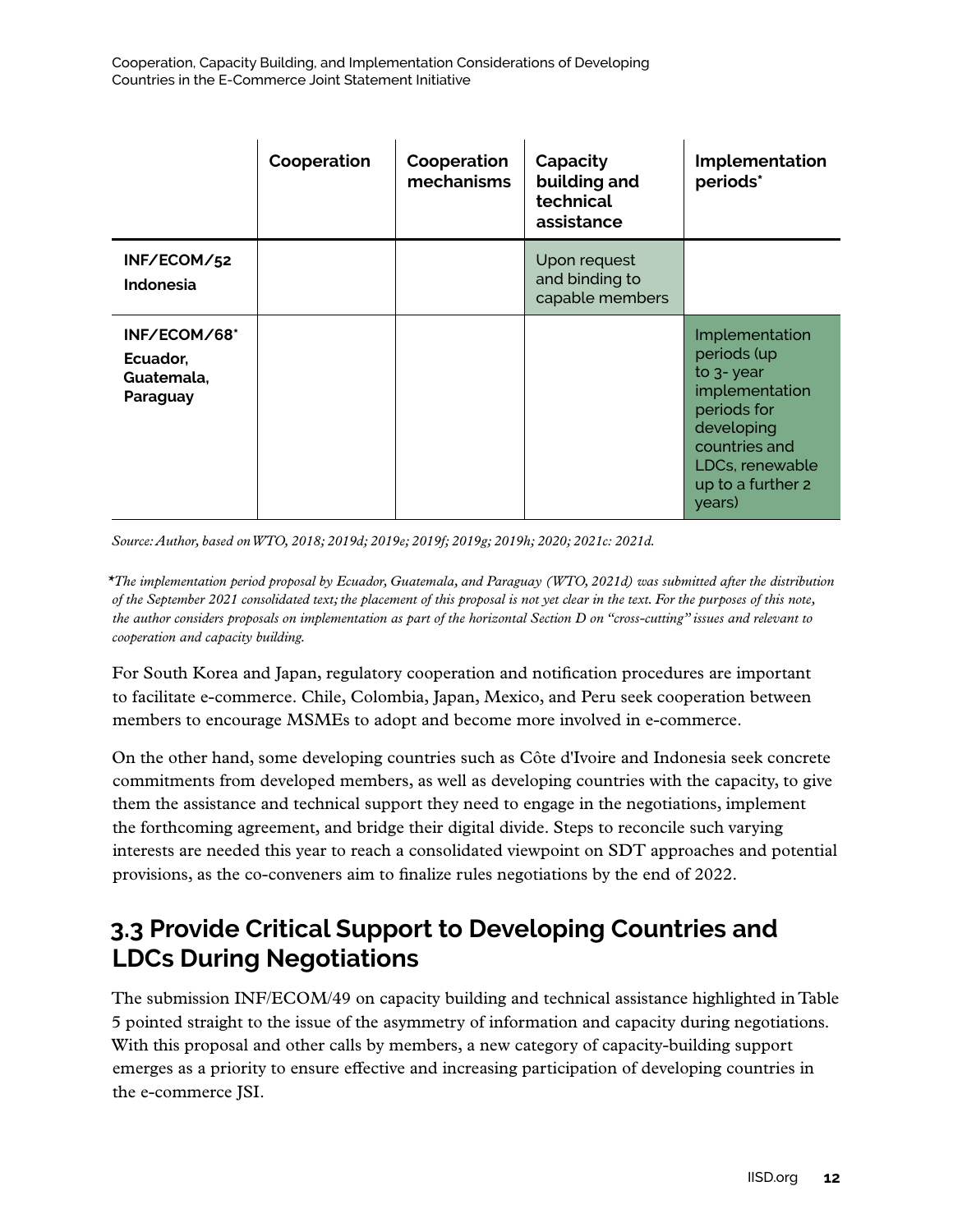<span id="page-18-0"></span>**Figure 2.** Critical support for developing countries and LDCs during negotiations on e-commerce rules

| <b>Enable elaboration of balanced rules</b>                         |  |  |  |
|---------------------------------------------------------------------|--|--|--|
| Drafting and text analysis<br>support                               |  |  |  |
| Enable stakeholder engagement                                       |  |  |  |
| Facilitation of national, regional, and<br>Geneva disscussions      |  |  |  |
| <b>Enable negotiations</b>                                          |  |  |  |
| Research and analysis support/<br><b>National Needs Assessments</b> |  |  |  |

#### *Source: Author.*

According to Guglya and Macial (2020), this critical support consists of the following three elements (also demonstrated in Figure 2):

- **Enabling the negotiations:** With such a wide thematic scope and the limited human and financial resources of many developing countries and LDCs, keeping up to date with the negotiations and ensuring active engagement can be very challenging. The WTO secretariat has been active lately in organizing webinars and experts' discussions to clarify the issues. However, a mechanism is needed to ensure methodological, continuous, and demand-driven research and analysis support to secure progress in clarifying the issues and their potential impacts on members' development objectives. This support may also involve larger-scale needs assessment studies at the national level.
- **Enabling multistakeholder participation:** Facilitating multistakeholder consultations at the national and regional levels—involving policy-makers, leading firms, MSMEs, civil society, trade experts, and relevant regional and international organizations—can give multistakeholders greater clarity on issues, build their knowledge on these issues, and allow for informed discussions on their implications. Moreover, these consultations can attract inputs from everyone concerned, leading to better participation of negotiators from developing countries and LDCs in the e-commerce discussions.
- **Enabling the elaboration of balanced rules:** Another proposal by Côte d'Ivoire suggests integrating development interests when drafting the future rules "to ensure that e-commerce is a real instrument for inclusive development and a useful complement to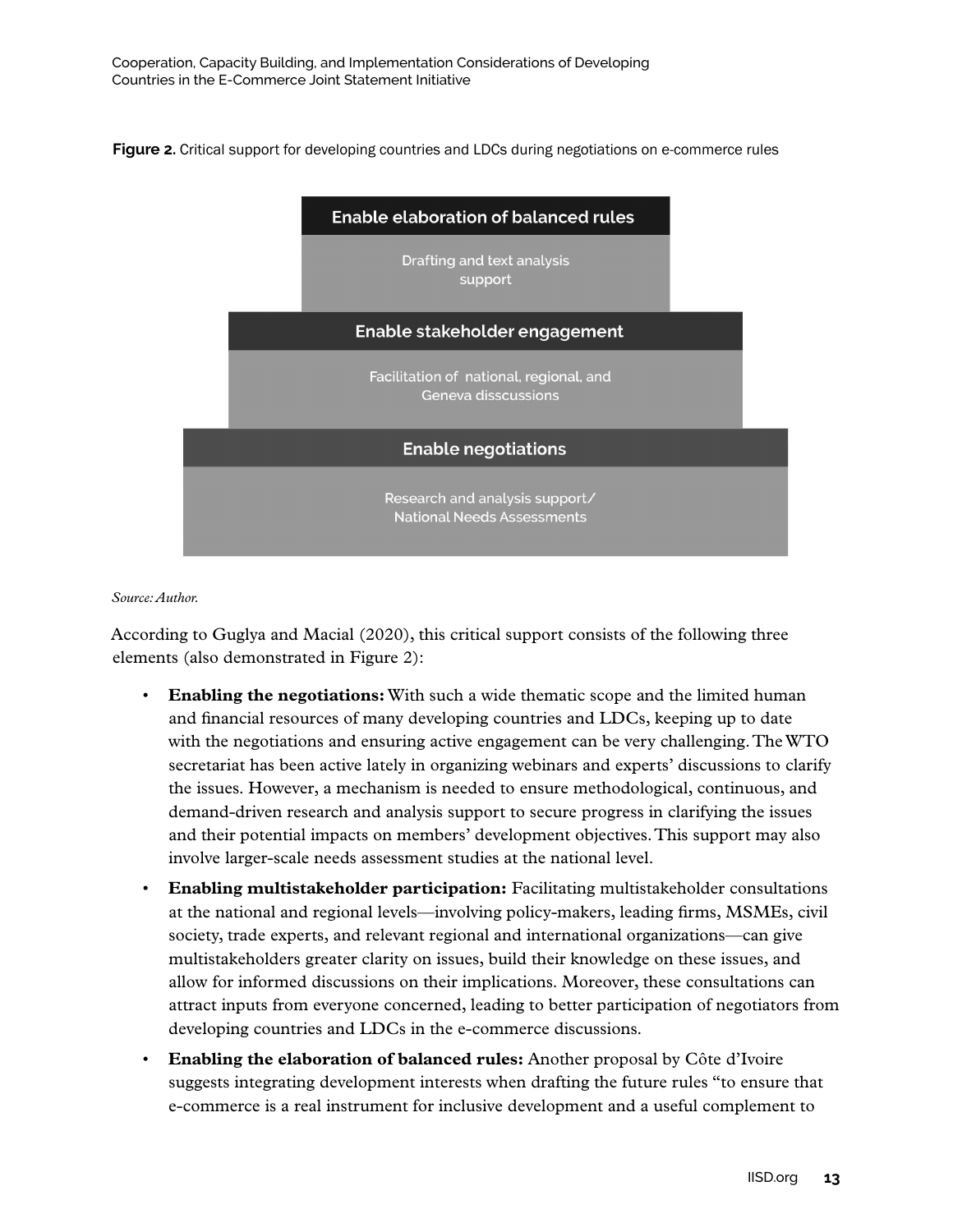physical transactions in goods and services" (WTO, 2019i). Due to their limited capacities, however, developing countries and LDCs make fewer submissions than developed and more advanced developing economies. Hence, developing countries and LDCs need and will greatly benefit from drafting support to crystalize, articulate, and present their interests and concerns on the issues being negotiated. This will bring more balance to the negotiations and a more balanced outcome.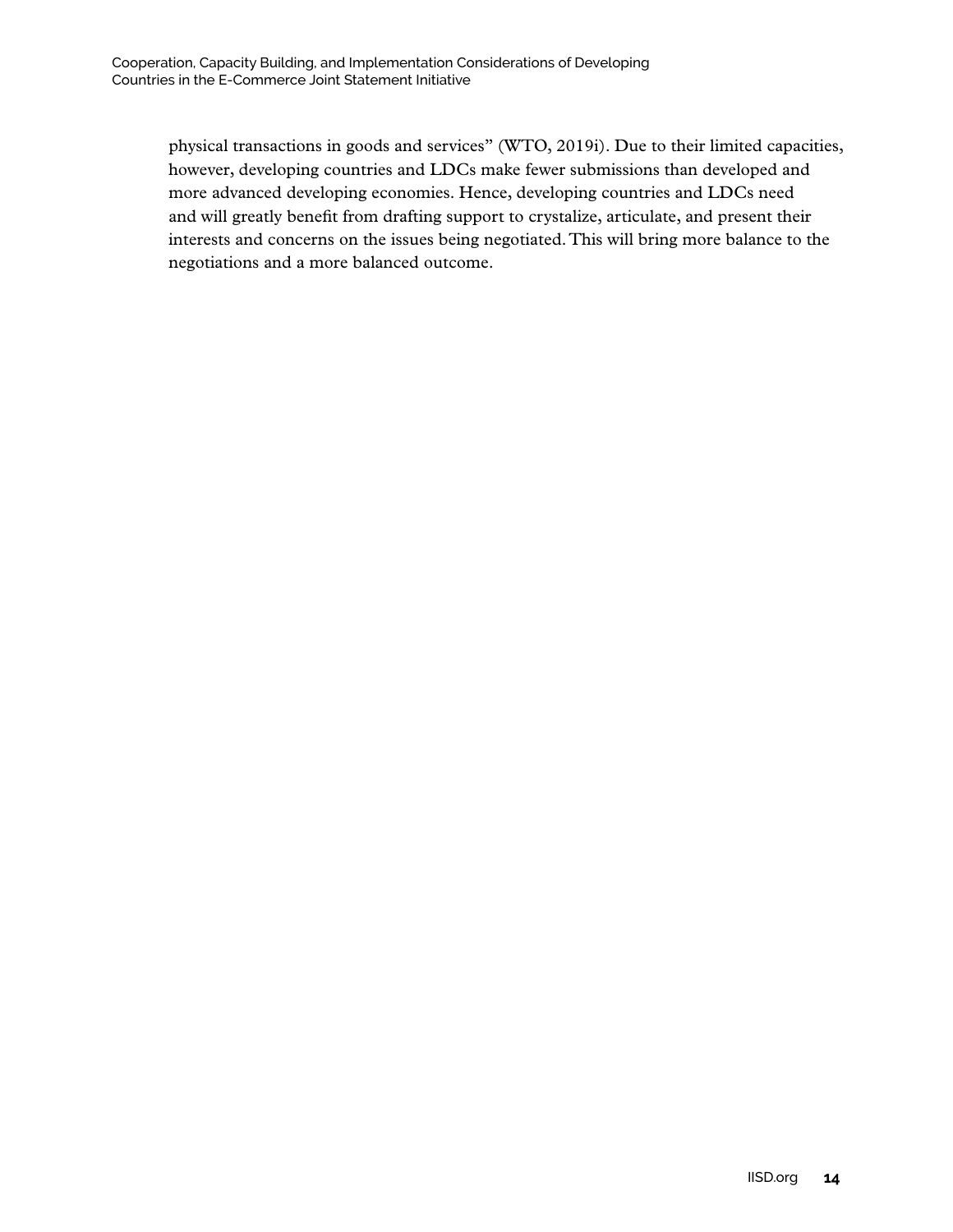## <span id="page-20-0"></span>**4.0 From Consideration to Implementation of "Enabling Issues": Unleash the JSI's development potential**

To conclude, it is clear that developing countries cannot tackle the challenges related to negotiating and applying e-commerce rules without adequate and need-based capacity-building assistance—during the negotiations and all the way to implementation. Before the JSI process started, Kaukab (2017) observed the types of e-commerce provisions considered in RTAs and the issues considered under the WTO Work Programme. He highlighted the need to prioritize "enabling issues" for developing countries—infrastructure, technology transfer, and skills, among others—in e-commerce discussions at the WTO before elaborating disciplines focusing on digital trade facilitation, rules and regulations, and market access.

Guglya and Maciel reiterated this approach in their 2020 study. They noted the JSI potential to achieve progress on enabling issues "parallel to the regulatory framework development" and that the "implementation of (digital) trade facilitation measures … could progressively build the necessary capacity in developing countries and LDCs, and the stakeholders within" (Guglya & Maciel, 2020, p. 11). Figure 3 demonstrates this approach.

**Figure 3.** From consideration to implementation of enabling issues in the JSI on e-commerce: A model



**Enabling implementation** 

*Source: Author's adapation of Guglya & Maciel, 2020*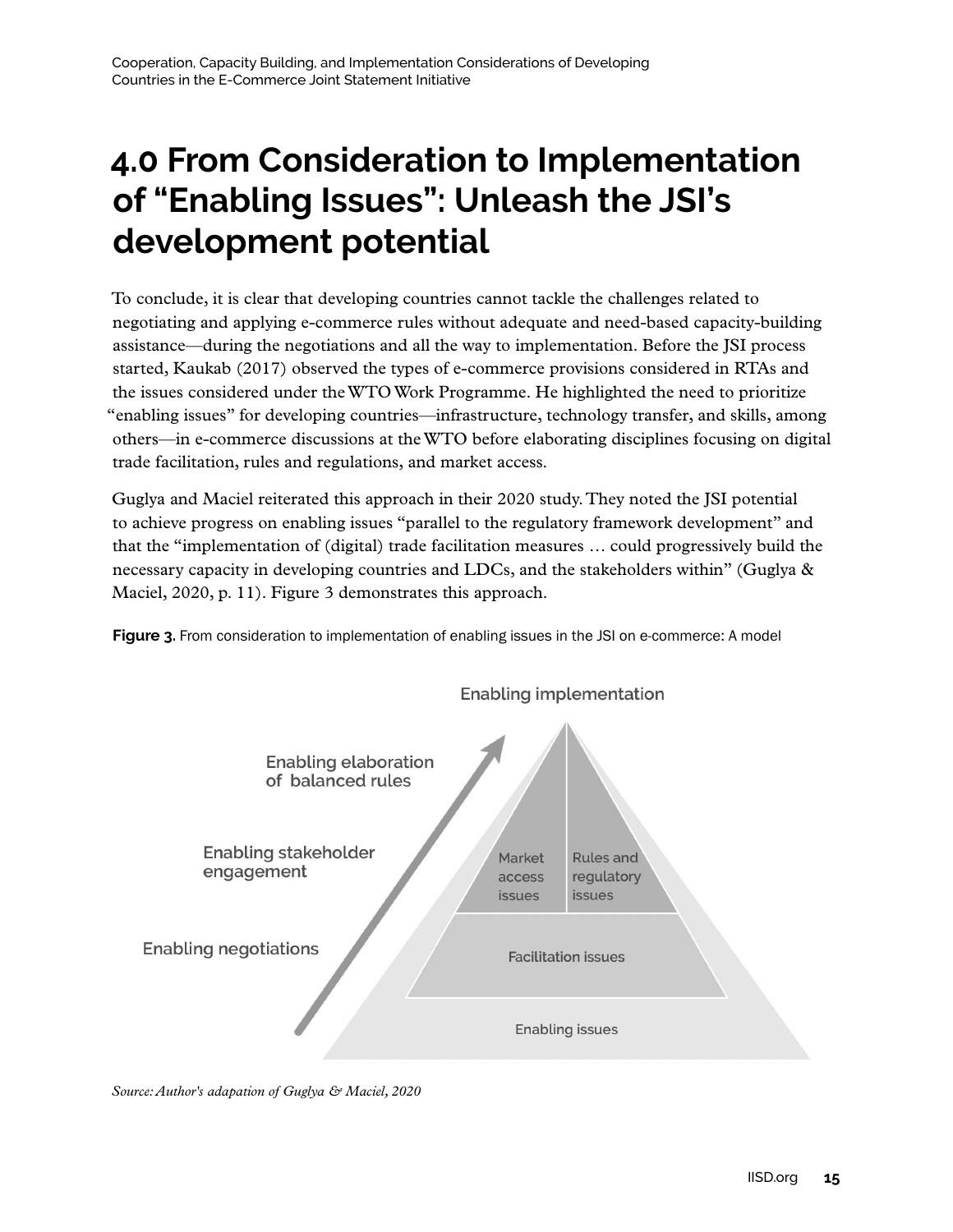With the clock ticking toward an outcome of the negotiations, need-based and demand-driven support initiatives for developing countries and LDCs are urgently needed from development assistance partners. It is equally imperative for JSI participants to address this key issue in the negotiations with a view to achieving a comprehensive, substantive, and effective outcome, taking into account the submissions of developing countries. These actions will go a long way in securing better participation of developing countries and LDCs in the negotiations, as well as their acceptance of the outcome.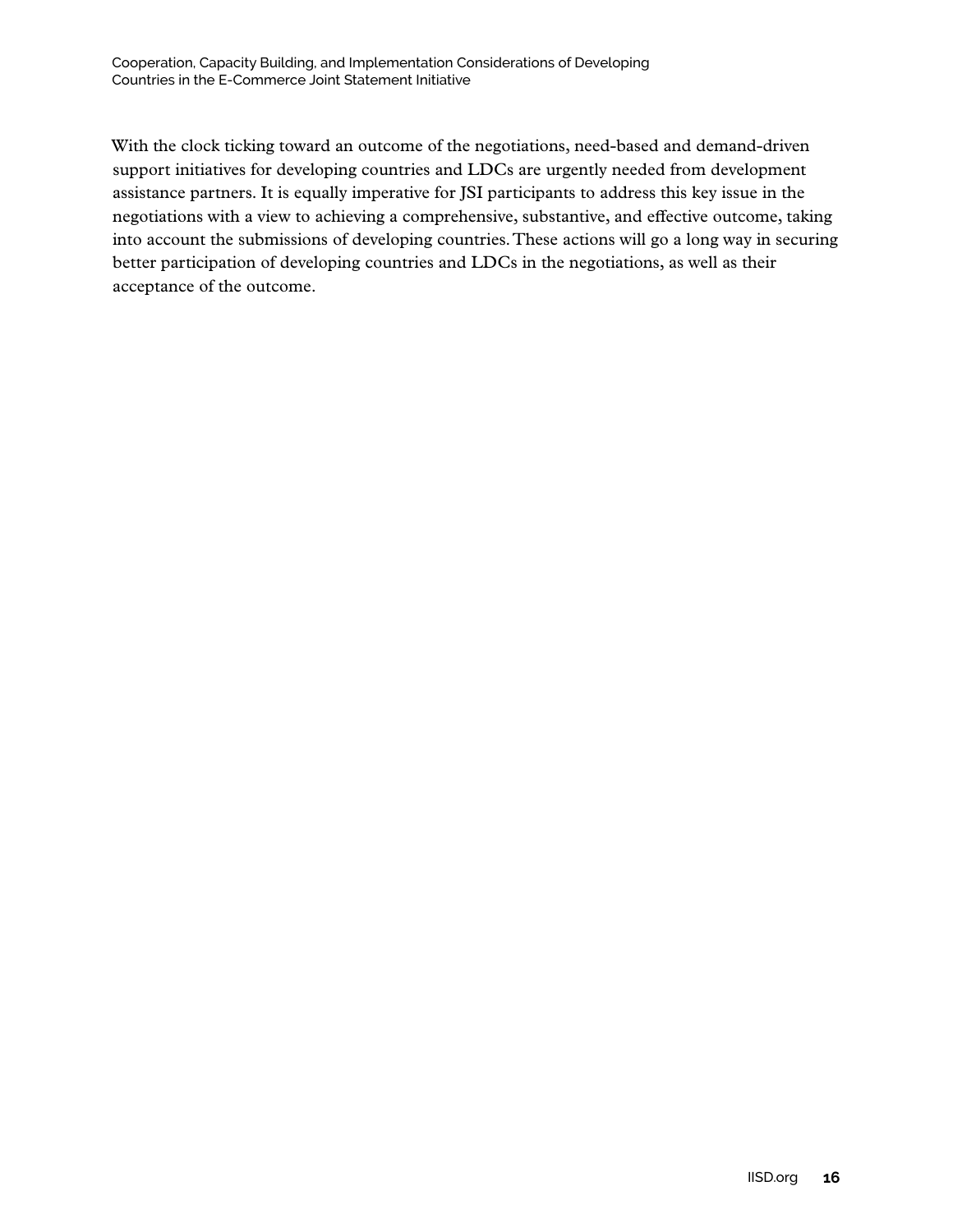## <span id="page-22-0"></span>**References**

- Aaronson, S.A. & Struett, T. (2020, December). *Data is divisive: A history of public communications on e-commerce, 1998–2020* (CIGI Papers, No. 247). Centre for International Governance Innovation. [https://www2.gwu.edu/~iiep/assets/docs/papers/2021WP/AaronsonIIEP2021-04.](https://www2.gwu.edu/~iiep/assets/docs/papers/2021WP/AaronsonIIEP2021-04.pdf) [pdf](https://www2.gwu.edu/~iiep/assets/docs/papers/2021WP/AaronsonIIEP2021-04.pdf)
- Diplo Foundation, International Trade Centre, & CUTS International, Geneva. (2021, November 11). *Capacity building on e-commerce: From lessons to solutions* [Webinar]. [https://www.](https://www.diplomacy.edu/event/capacity-building-on-e-commerce-from-lessons-to-solutions/) [diplomacy.edu/event/capacity-building-on-e-commerce-from-lessons-to-solutions/](https://www.diplomacy.edu/event/capacity-building-on-e-commerce-from-lessons-to-solutions/)
- Friends of E-Commerce for Development. (2017). *Developing countries launch roadmap for international trade and development policy* [Press release]. [https://www.ip-watch.org/weblog/wp](https://www.ip-watch.org/weblog/wp-content/uploads/2017/04/Press-Release-FED-Ministerial-Meeting-25.04.17-002.pdf)[content/uploads/2017/04/Press-Release-FED-Ministerial-Meeting-25.04.17-002.pdf](https://www.ip-watch.org/weblog/wp-content/uploads/2017/04/Press-Release-FED-Ministerial-Meeting-25.04.17-002.pdf)
- Guglya, L., & Maciel, M. (2020). *Addressing the digital divide in the Joint Statement Initiative on E-Commerce: From enabling issues to data and source code provisions.* International Institute for Sustainable Development & CUTS International, Geneva. [https://www.iisd.org/system/](https://www.iisd.org/system/files/2021-01/digital-divide-e-commerce-en.pdf) [files/2021-01/digital-divide-e-commerce-en.pdf](https://www.iisd.org/system/files/2021-01/digital-divide-e-commerce-en.pdf)
- International Telecommunication Union. (2021). *The telecommunication industry in the post-COVID-19 world: Report of the 7th ITU Economic Experts Roundtable.* [http://handle.itu.](http://handle.itu.int/11.1002/pub/818a9816-en) [int/11.1002/pub/818a9816-en](http://handle.itu.int/11.1002/pub/818a9816-en)
- Ismail, Y. (2020). *E-commerce in the World Trade Organization: History and latest developments in the negotiations under the Joint Statement.* International Institute for Sustainable Development and CUTS International, Geneva. [https://www.iisd.org/system/files/publications/e-commerce](https://www.iisd.org/system/files/publications/e-commerce-world-trade-organization-.pdf)[world-trade-organization-.pdf](https://www.iisd.org/system/files/publications/e-commerce-world-trade-organization-.pdf)
- Katz, Raul L. (2021, June 22). *Policies to address the post-COVID connectivity challenge* [Paper presentation]. Connectivity, Competition & Collaboration: The 3Cs of Digital Trade: What policies for post-COVID success? [Webinar], Geneva, Switzerland. [https://www.wto.org/](https://www.wto.org/english/tratop_e/serv_e/katz_220621.pdf) [english/tratop\\_e/serv\\_e/katz\\_220621.pdf](https://www.wto.org/english/tratop_e/serv_e/katz_220621.pdf)
- Kaukab, R.S. (2017, September). *Understanding e-commerce issues in trade agreements: A development perspective towards MC11 and beyond* [Paper presentation]. WTO Public Forum, Geneva.
- Samans, R., & Botwright, K. (2019). *Exploring international data flow governance platform for shaping the future of trade and global economic interdependence* [White paper]. World Economic Forum. [http://www3.weforum.org/docs/WEF\\_Trade\\_Policy\\_Data\\_Flows\\_Report.pdf](http://www3.weforum.org/docs/WEF_Trade_Policy_Data_Flows_Report.pdf)
- Shoshani, R. (2020, August 20). *Leveraging accelerated data processing for 5G*. The Fast Mode. [https://www.thefastmode.com/expert-opinion/17901-leveraging-accelerated-data-processing](https://www.thefastmode.com/expert-opinion/17901-leveraging-accelerated-data-processing-for-5g) $for-5g$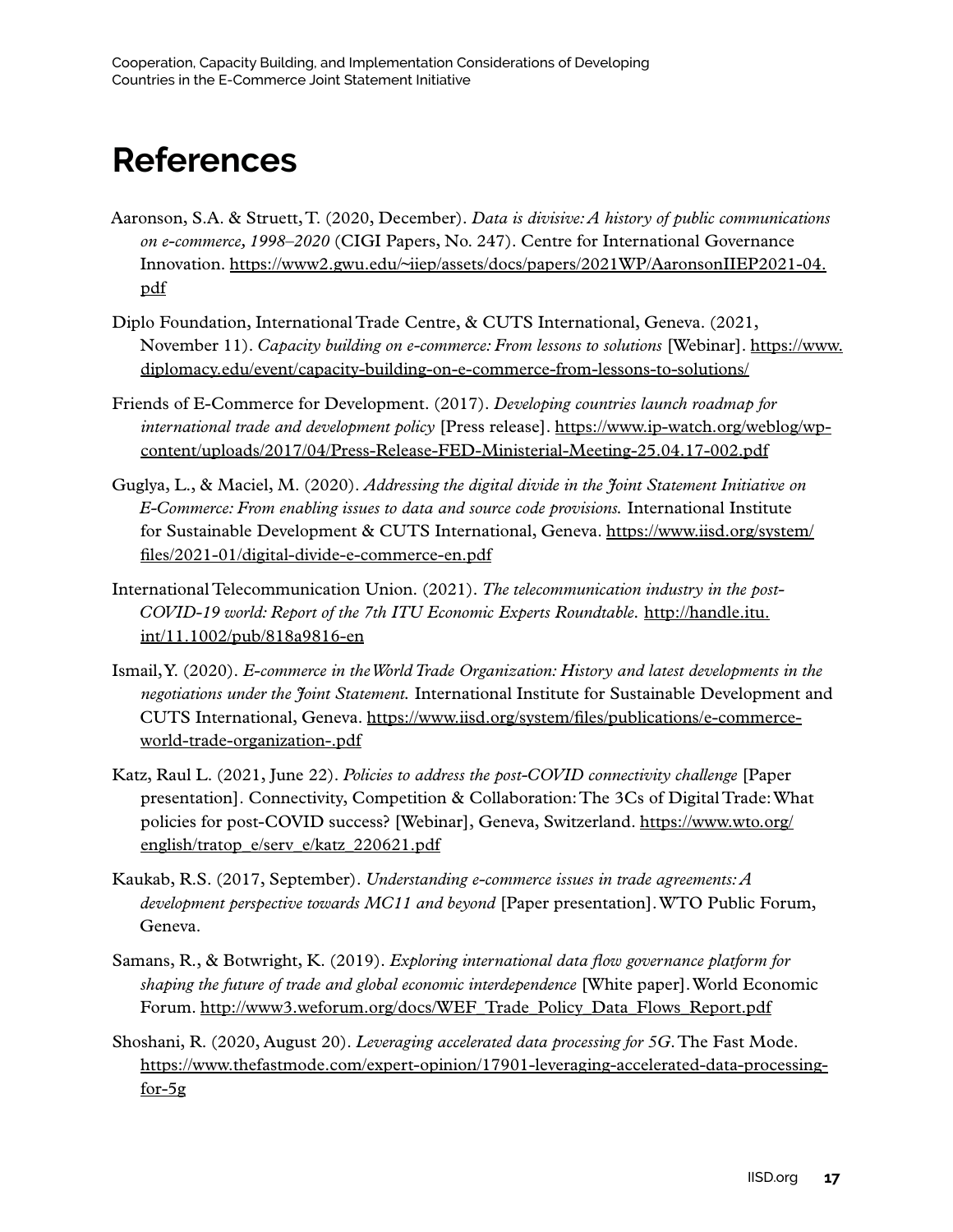- Tehan, D., Hayashi, Y., Hagiuda, K., & Yong, G. K. (2021, December). *WTO Joint Statement Initiative on E-commerce: Statement by Ministers of Australia, Japan and Singapore*. [https://www.](https://www.wto.org/english/news_e/news21_e/ji_ecom_minister_statement_e.pdf) [wto.org/english/news\\_e/news21\\_e/ji\\_ecom\\_minister\\_statement\\_e.pdf](https://www.wto.org/english/news_e/news21_e/ji_ecom_minister_statement_e.pdf)
- Van Der Ven, C. (2018). *Special and differential treatment in the context of the digital era.* CUTS International, Geneva. [https://www.cuts-geneva.org/pdf/KP2018-Paper-SDT\\_in\\_Digital\\_Era.](https://www.cuts-geneva.org/pdf/KP2018-Paper-SDT_in_Digital_Era.pdf) [pdf](https://www.cuts-geneva.org/pdf/KP2018-Paper-SDT_in_Digital_Era.pdf)
- World Trade Organization. (2017, December 13). *Joint statement on electronic commerce* (WT/MIN(17)/60). [https://docs.wto.org/dol2fe/Pages/SS/directdoc.aspx?filename=q:/WT/](https://docs.wto.org/dol2fe/Pages/SS/directdoc.aspx?filename=q:/WT/MIN17/60.pdf&Open=True) [MIN17/60.pdf&Open=True](https://docs.wto.org/dol2fe/Pages/SS/directdoc.aspx?filename=q:/WT/MIN17/60.pdf&Open=True)
- World Trade Organization. (2018, October 30). *Joint statement on electronic commerce: Communication from Brazil* (INF/ECOM/17). [https://docs.wto.org/dol2fe/Pages/FE\\_Search/](https://docs.wto.org/dol2fe/Pages/FE_Search/FE_S_S009-DP.aspx?language=E&CatalogueIdList=252611,252622,252624&CurrentCatalogueIdIndex=2&FullTextHash=&HasEnglishRecord=True&HasFrenchRecord=True&HasSpanishRecord=True) [FE\\_S\\_S009-DP.aspx?language=E&CatalogueIdList=252611,252622,252624&CurrentCatalo](https://docs.wto.org/dol2fe/Pages/FE_Search/FE_S_S009-DP.aspx?language=E&CatalogueIdList=252611,252622,252624&CurrentCatalogueIdIndex=2&FullTextHash=&HasEnglishRecord=True&HasFrenchRecord=True&HasSpanishRecord=True) [gueIdIndex=2&FullTextHash=&HasEnglishRecord=True&HasFrenchRecord=True&HasSp](https://docs.wto.org/dol2fe/Pages/FE_Search/FE_S_S009-DP.aspx?language=E&CatalogueIdList=252611,252622,252624&CurrentCatalogueIdIndex=2&FullTextHash=&HasEnglishRecord=True&HasFrenchRecord=True&HasSpanishRecord=True) [anishRecord=True](https://docs.wto.org/dol2fe/Pages/FE_Search/FE_S_S009-DP.aspx?language=E&CatalogueIdList=252611,252622,252624&CurrentCatalogueIdIndex=2&FullTextHash=&HasEnglishRecord=True&HasFrenchRecord=True&HasSpanishRecord=True)
- World Trade Organization. (2019a, January 25). *Joint statement on electronic commerce* (WT/L/1056). [https://trade.ec.europa.eu/doclib/docs/2019/january/tradoc\\_157643.pdf](https://trade.ec.europa.eu/doclib/docs/2019/january/tradoc_157643.pdf)
- World Trade Organization. (2019b, November 21). *General Council, Work Programme and moratorium on electronic commerce: Communication from Chad on Behalf of the LDC Group* (WT/GC/W/787). [https://docs.wto.org/dol2fe/Pages/SS/directdoc.aspx?filename=q:/WT/GC/](https://docs.wto.org/dol2fe/Pages/SS/directdoc.aspx?filename=q:/WT/GC/W787.pdf&Open=True) [W787.pdf&Open=True](https://docs.wto.org/dol2fe/Pages/SS/directdoc.aspx?filename=q:/WT/GC/W787.pdf&Open=True)
- World Trade Organization. (2019c). *Joint statement on electronic commerce* (WT/F/1056). [https://](https://docs.wto.org/dol2fe/Pages/SS/directdoc.aspx?filename=q:/WT/L/1056.pdf&Open=True) [docs.wto.org/dol2fe/Pages/SS/directdoc.aspx?filename=q:/WT/L/1056.pdf&Open=True](https://docs.wto.org/dol2fe/Pages/SS/directdoc.aspx?filename=q:/WT/L/1056.pdf&Open=True)
- World Trade Organization. (2019d, December 16). *Joint statement on electronic commerce: Communication from Côte D'Ivoire* (INF/ECOM/49). [https://docs.wto.org/dol2fe/Pages/SS/](https://docs.wto.org/dol2fe/Pages/SS/directdoc.aspx?filename=q:/INF/ECOM/49.pdf&Open=True) [directdoc.aspx?filename=q:/INF/ECOM/49.pdf&Open=True](https://docs.wto.org/dol2fe/Pages/SS/directdoc.aspx?filename=q:/INF/ECOM/49.pdf&Open=True)
- World Trade Organization. (2019e, April 23). *Joint statement on electronic commerce: Communication from China* (INF/ECOM/19). [https://docs.wto.org/dol2fe/Pages/FE\\_Search/FE\\_S\\_S009-DP.as](https://docs.wto.org/dol2fe/Pages/FE_Search/FE_S_S009-DP.aspx?language=E&CatalogueIdList=253697,253698,253699,253560,252791,252606,252612,252607,252609,252610&CurrentCatalogueIdIndex=3&FullTextHash=&HasEnglishRecord=True&HasFrenchRecord=True&HasSpanishRecord=True) [px?language=E&CatalogueIdList=253697,253698,253699,253560,252791,252606,252612,](https://docs.wto.org/dol2fe/Pages/FE_Search/FE_S_S009-DP.aspx?language=E&CatalogueIdList=253697,253698,253699,253560,252791,252606,252612,252607,252609,252610&CurrentCatalogueIdIndex=3&FullTextHash=&HasEnglishRecord=True&HasFrenchRecord=True&HasSpanishRecord=True) [252607,252609,252610&CurrentCatalogueIdIndex=3&FullTextHash=&HasEnglishRecord=](https://docs.wto.org/dol2fe/Pages/FE_Search/FE_S_S009-DP.aspx?language=E&CatalogueIdList=253697,253698,253699,253560,252791,252606,252612,252607,252609,252610&CurrentCatalogueIdIndex=3&FullTextHash=&HasEnglishRecord=True&HasFrenchRecord=True&HasSpanishRecord=True) [True&HasFrenchRecord=True&HasSpanishRecord=True](https://docs.wto.org/dol2fe/Pages/FE_Search/FE_S_S009-DP.aspx?language=E&CatalogueIdList=253697,253698,253699,253560,252791,252606,252612,252607,252609,252610&CurrentCatalogueIdIndex=3&FullTextHash=&HasEnglishRecord=True&HasFrenchRecord=True&HasSpanishRecord=True)
- World Trade Organization. (2019f, April 26). *Joint statement on electronic commerce Text Proposal: Communication from Japan* (INF/ECOM/20). (Restricted access).
- World Trade Organization. (2019g, June 16). *Joint statement on electronic commerce: Communication from Chile, Colombia, Mexico, and Peru* (INF/ECOM/35). (Restricted access).
- World Trade Organization. (2019h, November 14). *Joint Statement on electronic commerce: Communication from the Republic of Korea* (INF/ECOM/44). (Restricted access).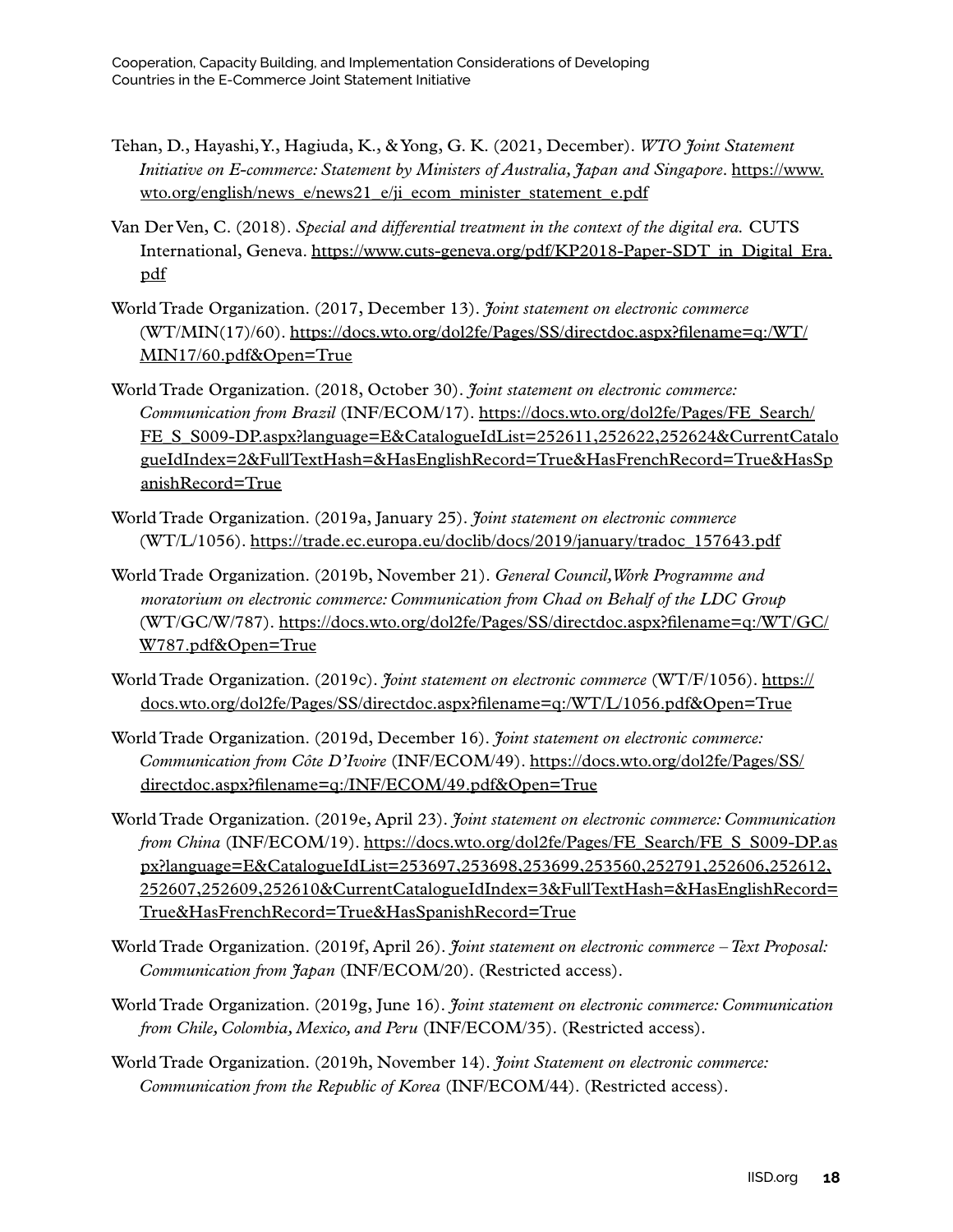- World Trade Organization. (2019i, November 14). *Joint Statement on electronic commerce: Communication from Côte D'Ivoire*, (INF/ECOM/46). [https://docs.wto.org/dol2fe/Pages/SS/](https://docs.wto.org/dol2fe/Pages/SS/directdoc.aspx?filename=q:/INF/ECOM/46.pdf&Open=True) [directdoc.aspx?filename=q:/INF/ECOM/46.pdf&Open=True](https://docs.wto.org/dol2fe/Pages/SS/directdoc.aspx?filename=q:/INF/ECOM/46.pdf&Open=True)
- World Trade Organization. (2020, February 10). *Joint statement on electronic commerce: Communication from Indonesia* (INF/ECOM/52). (Restricted access)
- World Trade Organization. (2021a). *General Council, Minutes of Meeting, held in virtual format on 1–2 and 4 March 2021* (WT/GC/M/190). (Restricted access).
- World Trade Organization. (2021b, September 8). *WTO electronic commerce negotiations, updated consolidated negotiating text* (Revision) (INF/ECOM/62/Rev.2). (Restricted access).
- World Trade Organization. (2021c, July 21). *Joint statement on electronic commerce: Communication from Côte D'Ivoire* (INF/ECOM/66). (Restricted access).
- World Trade Organization. (2021d, November 9). *Joint statement on electronic commerce: Communication from Ecuador, Guatemala, and Paraguay, proposed text "implementation of the agreement"* (INF/ECOM/68). (Restricted access).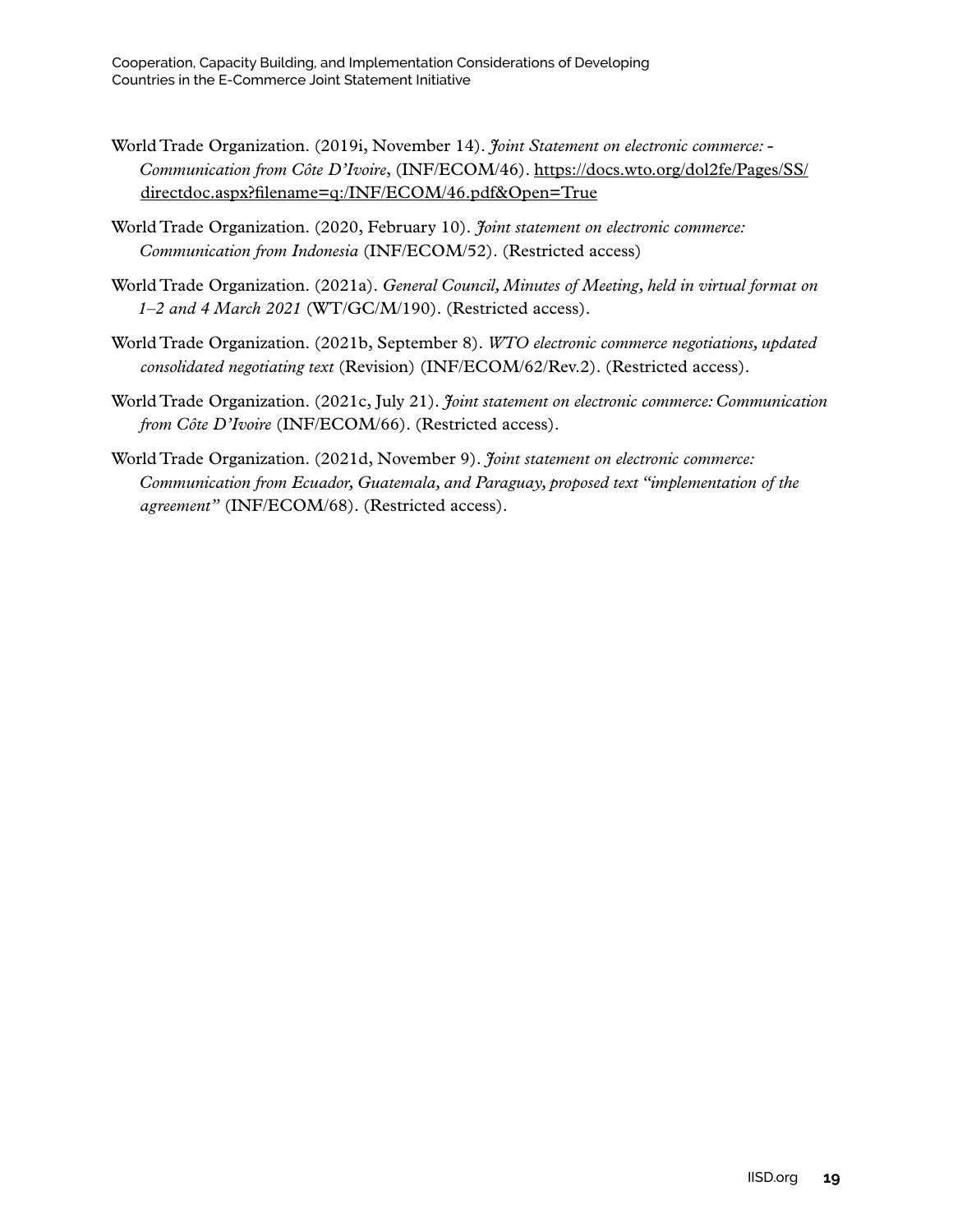## <span id="page-25-0"></span>**Annex A**

Table A1. Summary of issues subject to JSI negotiations as per the latest streamlined text (INF/ECOM/62/Rev.2) (WTO, 2021b) under each thematic focus group

| <b>Sections</b>        | <b>Subsections</b>                              | <b>Specific issues</b>                                                                                                                                                                                                                                                                                                                                                                                                                       |
|------------------------|-------------------------------------------------|----------------------------------------------------------------------------------------------------------------------------------------------------------------------------------------------------------------------------------------------------------------------------------------------------------------------------------------------------------------------------------------------------------------------------------------------|
| A. Enabling E-Commerce | A.1 Facilitating electronic<br>transactions     | (1) Electronic transaction<br>frameworks; (2) electronic<br>authentication and<br>e-signatures; (3) electronic<br>contracts; (4) electronic<br>invoicing; and (5) electronic<br>payment services/facilitation<br>of e-payments                                                                                                                                                                                                               |
|                        | A.2 Digital trade facilitation<br>and logistics | (1) Paperless trading; (2)<br>de minimis; (3) unique<br>consignment reference<br>numbers; (4) customs<br>procedures; (5) improvements<br>to trade policies; (6) single<br>windows data exchange<br>and system interoperability;<br>(7) logistics services; (8)<br>enhanced trade facilitation;<br>(9) use of technology for<br>the release and clearance<br>of goods; and (10) provision<br>of trade-facilitating and<br>supportive services |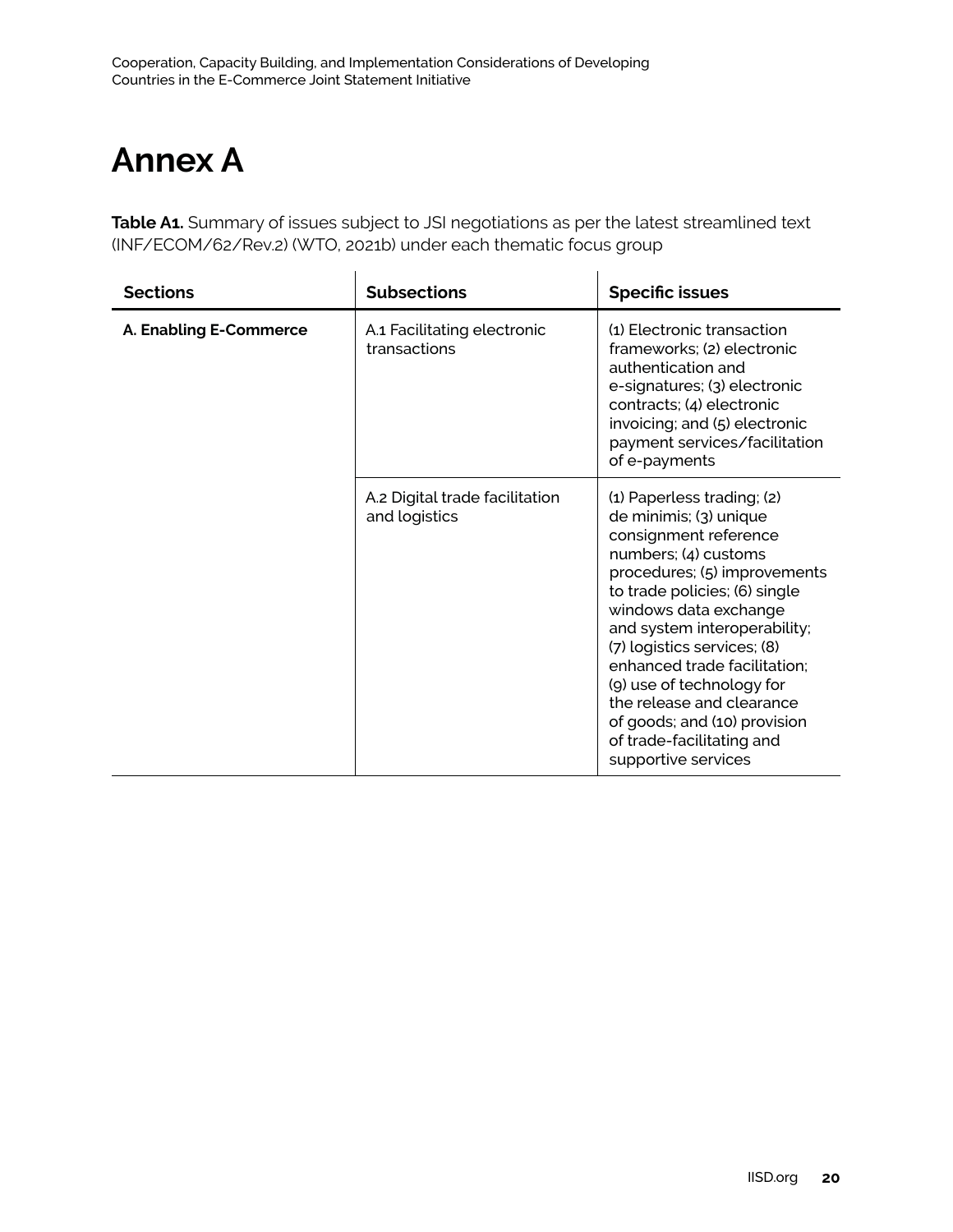| <b>Sections</b>                             | <b>Subsections</b>                                | <b>Specific issues</b>                                                                                                                                                                                                                                               |
|---------------------------------------------|---------------------------------------------------|----------------------------------------------------------------------------------------------------------------------------------------------------------------------------------------------------------------------------------------------------------------------|
| <b>B. Openness and</b><br><b>E-Commerce</b> | B.1 Non-discrimination and<br>liability           | (1) Non-discriminatory<br>treatment of digital products;<br>(2) interactive computer<br>services (limiting liability);<br>and (3) interactive computer<br>services (infringement)                                                                                    |
|                                             | B.2 Flow of information                           | (1) Cross-border transfer of<br>information by electronic<br>means/cross-border<br>data flows; (2) location of<br>computing facilities; and (3)<br>financial information/location<br>of financial computing<br>facilities for covered financial<br>service suppliers |
|                                             | B.3 Customs duties on<br>electronic transmissions |                                                                                                                                                                                                                                                                      |
|                                             | B.4 Access to Internet and<br>data                | (1) Open government data; (2)<br>[Alt 1: open internet access/<br>Alt 2: principles on access to<br>and use of the Internet for<br>electronic commerce/digital<br>trade] [FN]; (3) access to<br>online platforms/competition                                         |
| <b>C. Trust and E-Commerce</b>              | C.1 Consumer protection                           | (1) Online consumer<br>protection and (2) unsolicited<br>commercial electronic<br>messages                                                                                                                                                                           |
|                                             | C.2 Privacy                                       | (1) Personal information<br>protection/personal data<br>protection                                                                                                                                                                                                   |
|                                             | C.3 Business trust                                | $(1)$ Source code and $(2)$<br>ICT products that use<br>cryptography                                                                                                                                                                                                 |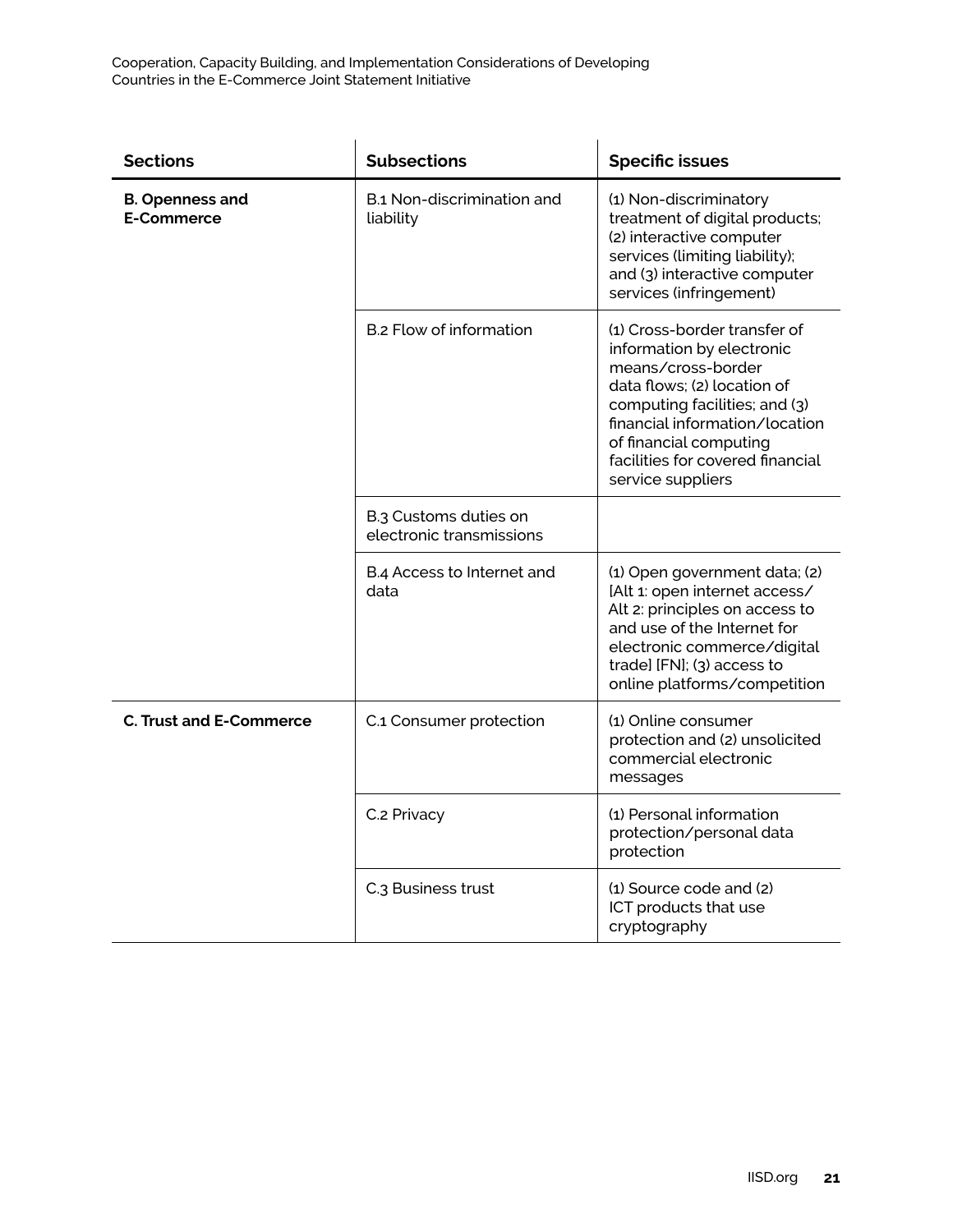| <b>Sections</b>                                        | <b>Subsections</b>                                                        | <b>Specific issues</b>                                                                                                                                                                                                                                                                                                                                                |
|--------------------------------------------------------|---------------------------------------------------------------------------|-----------------------------------------------------------------------------------------------------------------------------------------------------------------------------------------------------------------------------------------------------------------------------------------------------------------------------------------------------------------------|
| <b>D. Cross-Cutting Issues</b>                         | D.1 Transparency, domestic<br>regulation and cooperation                  | (1) Transparency; (2) electronic<br>availability of trade-related<br>information; (3) domestic<br>regulation; (4) cooperation;<br>and (5) cooperation<br>mechanism                                                                                                                                                                                                    |
|                                                        | D.2 Cybersecurity                                                         |                                                                                                                                                                                                                                                                                                                                                                       |
|                                                        | D.3 Capacity building                                                     | (1) Options for capacity<br>building and technical<br>assistance                                                                                                                                                                                                                                                                                                      |
| <b>E. Telecommunications</b>                           | E.1 Updating the WTO<br>Reference Paper on<br>telecommunications services | $(1)$ Scope; $(2)$ definitions; $(3)$<br>competitive safeguards<br>interconnection; (4)<br>interconnection; (5)<br>universal service; (6)<br>licensing and authorization;<br>(7) telecommunications<br>regulatory authority; (8)<br>allocation and use of scarce<br>resources; (9) essential<br>facilities; (10) resolution<br>of disputes; and (11)<br>transparency. |
|                                                        | E.2 Network equipment and<br>products                                     | (1) Electronic commerce-<br>related network equipment<br>and products                                                                                                                                                                                                                                                                                                 |
| <b>F. Market Access</b>                                |                                                                           | (1) Services market access; (2)<br>temporary entry and sojourn<br>of electronic commerce-<br>related personnel; and (3)<br>goods market access                                                                                                                                                                                                                        |
| <b>Annex 1: Scope and General</b><br><b>Provisions</b> |                                                                           | $(1)$ Preamble: $(2)$ definitions:<br>(3) principles; (4) scope;<br>(5) relation to other<br>agreements; (6) general<br>exceptions; (7) security<br>exception; (8) prudential<br>measures; (9) taxation; (10)<br>dispute settlement; and<br>(11) Committee on Trade-<br>Related Aspects of Electronic<br>Commerce                                                     |